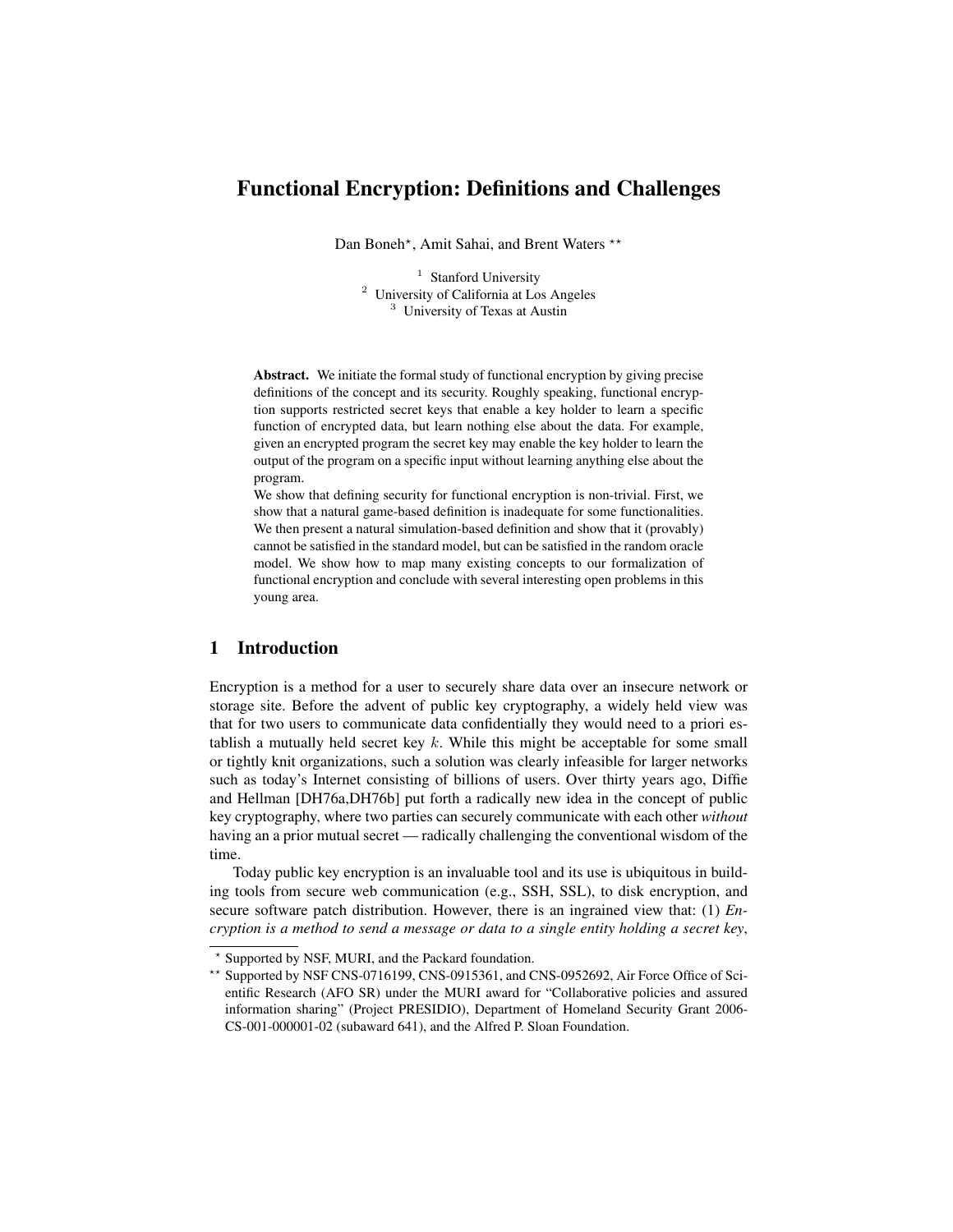and (2) *Access to the encrypted data is all or nothing – one can either decrypt and read the entire plaintext or one learns nothing at all about the plaintext other than its length.*

For many emerging applications such as "cloud" services this notion of public-key encryption is insufficient. For example, there is often a need to specify a decryption policy in the ciphertext and only individuals who satisfy the policy can decrypt. More generally, we may want to only give access to a function of the plaintext, depending on the decryptor's authorization. As a concrete example, consider a cloud service storing encrypted images. Law enforcement may require the cloud to search for images containing a particular face. Thus, the cloud needs a restricted secret key that decrypts images that contain the target face, but reveals nothing about other images. More generally, the secret key may only reveal a function of the plaintext image, for example an image that is blurred everywhere except for the target face. Traditional public-key cryptography cannot help with such tasks.

We believe that it is time to adopt a new broad vision of encryption systems. To this end, we explore the concept of *functional encryption*. In a functional encryption system, a decryption key allows a user to learn a *function* of the encrypted data. Briefly, in a functional encryption system for functionality  $F(\cdot, \cdot)$  (modeled as a Turing Machine) an authority holding a master secret key can generate a key  $sk_k$  that enables the computation of the function  $F(k, \cdot)$  on encrypted data. More precisely, using sk<sub>k</sub> the decryptor can compute  $F(k, x)$  from an encryption of x. Intuitively, the security of the system guarantees that one cannot learn anything more about  $x$ , but as we shall see, capturing this rigorously is quite challenging.

We can now see the power of functional encryption. Let us consider what can be achieved if we could realize functional encryption for any polynomial-time Turing Machine  $F(\cdot, \cdot)$ . In applications of access control, one could let  $x = (\text{ind}, m)$  encode a message  $m$  as well as an arbitrarily complex access control program ind that will act over the description of a user's credentials. The functionality  $F$  would interpret the program ind over k and output the message  $m$  if and only if ind accepts on input k. Moreover, the program ind would be hidden and thus one would not necessarily know why decryption was successful or what other keys would satisfy ind. We give many more examples in Section 3.

Our Contributions. Recently, there have been multiple systems that suggest moving beyond the traditional boundaries of encryption. Some examples include Identity-Based Encryption [Sha84,BF03,Coc01], searchable encryption [BCOP04] and Attribute-Based Encryption [SW05]. These and other related works such as [BW07,KSW08] propose specific new systems for problems ranging from expressive access control to searching on encrypted data. In the last few years, the term "functional encryption<sup>4</sup>" was adopted to describe this new area  $[LOS<sup>+</sup>10, OT10,AL10]$ .

While these results contain special cases of functional encryption, the general concept has never been formally defined or studied. In this paper we put forth a formal treatment of the subject and discuss many of the remaining challenges. We begin with

<sup>4</sup> We note that both the term "functional encryption" and its underlying concept were introduced by the authors of this paper. This term was first publicly used to describe the line of work starting with [SW05] in a talk "Functional Encryption: Beyond Public Key Cryptography" [Wat08] in 2008, given by one of the authors of this paper.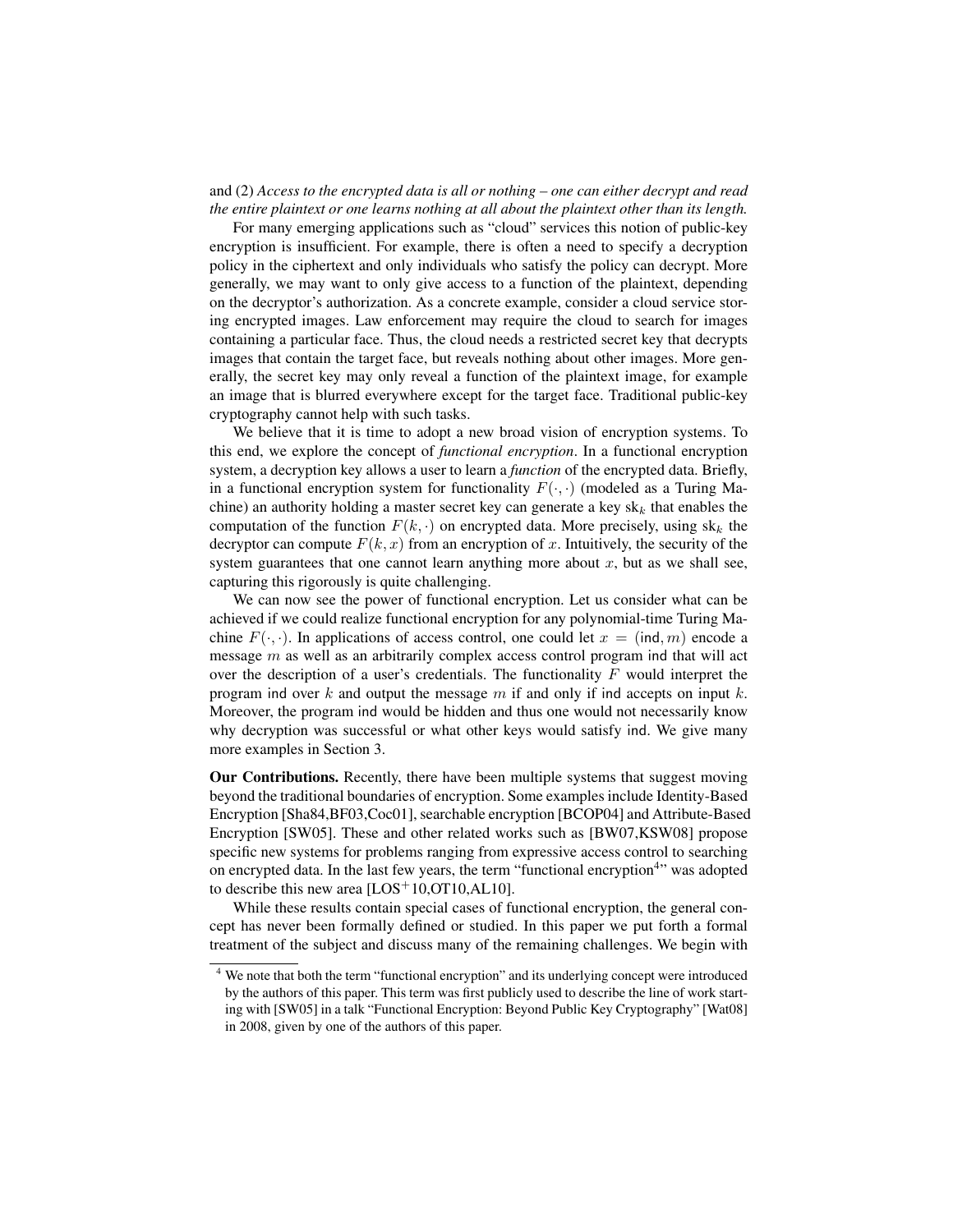a general framework and syntax for functional encryption and show how existing encryption concepts, such as attribute based encryption and many others, can be elegantly expressed as particular functionalities of functional encryption.

Defining security of abstract functional encryption turns out to be highly non-trivial. We begin with a natural indistinguishability game-based definition (based on a definition of secure predicate encryption from [BW07,KSW08]). Unfortunately, we show that this simple definition is inadequate for certain functionalities since trivially insecure constructions may satisfy it.

Given the inadequacy of game-based definitions we move to simulation-based definitions in the spirit of the original notion of semantic security of Goldwasser and Micali [GM84]. The goal is to capture the notion that the adversary learns nothing about the plaintext other than functions  $F(k, \cdot)$  of the plaintext for which he has a secret key. Somewhat surprisingly, we show a connection to non-committing encryption [CFGN96,Nie02] which proves that our definition cannot be satisfied for the same reason that non-interactive non-committing encryption is impossible. However, we show that our definition can be satisfied in the random oracle model, and we exhibit constructions for interesting functionalities that can be shown to be secure. (Independently, O'Neill [O'N10] also observed a gap between simulation and game-based definitions and a connection to non-committing encryption.)

Functional encryption is still in its infancy and many fascinating open problems remain. We conclude with several directions for future work. The key challenge is the construction of functional encryption for more general functionalities. Another important question is understanding the relative power of functionalities: when does one functionality imply another and when can functionalities be black-box separated?

# 2 Functional Encryption Syntax

We begin by describing the syntactic definition of functional encryption (FE) for a functionality F. The functionality F describes the functions of a plaintext that can be learned from the ciphertext. More precisely, a functionality is defined as follows.

**Definition 1** *A functionality F defined over*  $(K, X)$  *is a function*  $F: K \times X \rightarrow \{0, 1\}^*$ *described as a (deterministic) Turing Machine. The set* K *is called the* key space *and the set* X *is called the* plaintext space*. We require that the key space* K *contain a special key called the* empty key *denoted .*

A functional encryption scheme for the functionality  $F$  enables one to evaluate  $F(k, x)$  given the encryption of x and a secret key sk<sub>k</sub> for k. The algorithm for evaluation  $F(k, x)$  using sk<sub>k</sub> is called *decrypt*. More precisely, a functional encryption scheme is defined as follows.

Definition 2 *A functional encryption scheme (FE) for a functionality* F *defined over* (K, X) *is a tuple of four PPT algorithms* (setup, keygen, enc, dec) *satisfying the following correctness condition for all*  $k \in K$  *and*  $x \in X$ *:*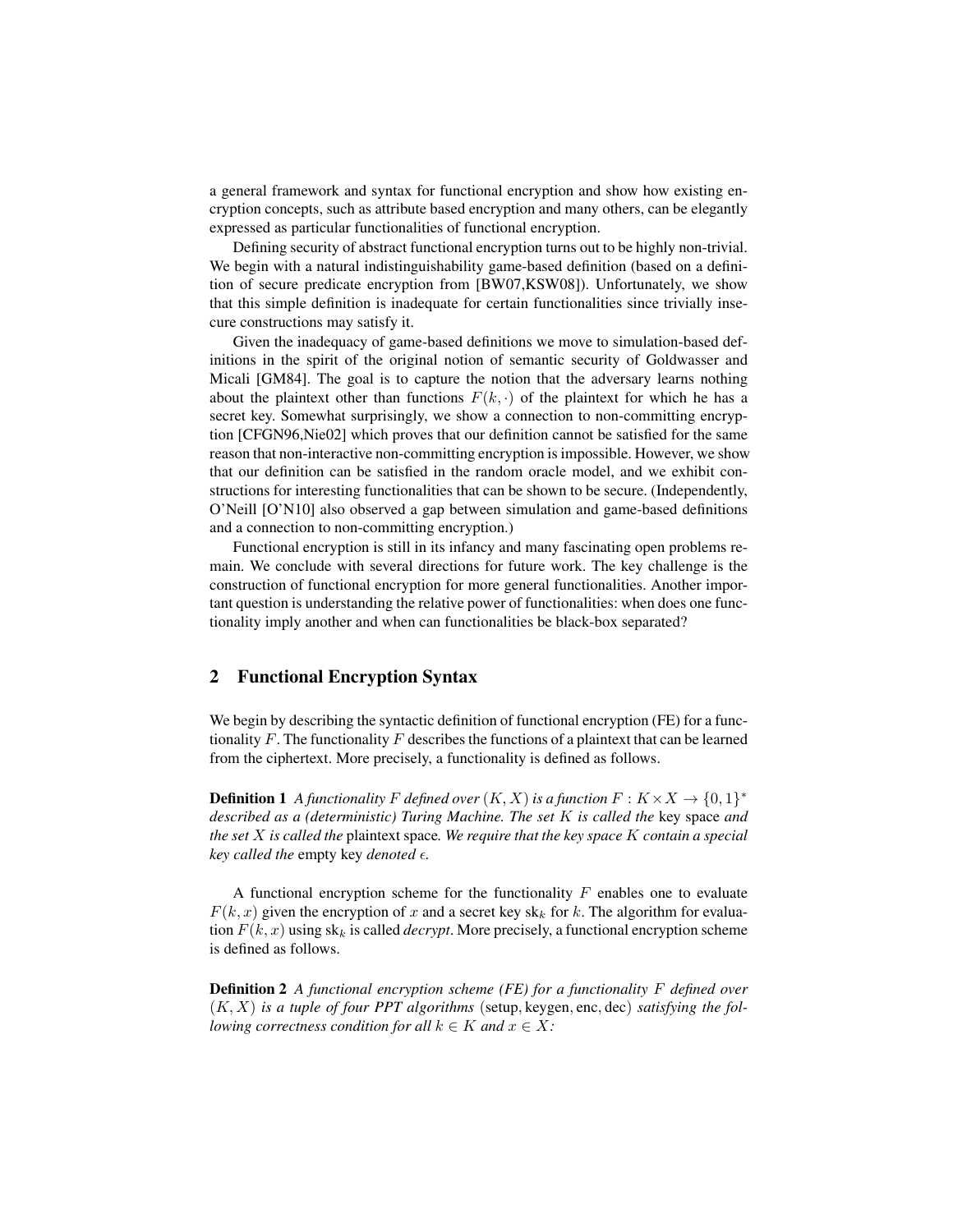| $(pp,mk) \leftarrow \text{setup}(1^{\lambda})$ | <i>(generate a public and master secret key pair)</i> |
|------------------------------------------------|-------------------------------------------------------|
| $sk \leftarrow \text{keygen}(mk, k)$           | (generate secret key for $k$ )                        |
| $c \leftarrow \text{enc}(pp, x)$               | $\ell$ encrypt message x)                             |
| $y \leftarrow \text{dec}(sk, c)$               | (use sk to compute $F(k, x)$ from c)                  |

*then we require that*  $y = F(k, x)$  *with probability* 1*.* 

We define security of a functional encryption scheme in Section 4. For now, we briefly show that standard public-key encryption is a simple example of functional encryption. Let  $K := \{1, \epsilon\}$  and consider the following functionality F defined over  $(K, X)$  for some plaintext space X:

$$
F(k, x) := \begin{cases} x & \text{if } k = 1\\ \text{len}(x) & \text{if } k = \epsilon \end{cases}
$$

A secret key for  $k = 1$  fully decrypts valid ciphertexts, while the empty key  $k = \epsilon$ simply returns the bit length of the plaintext. Hence, this functionality syntactically defines standard public-key encryption.

**The empty key**  $\epsilon$ **:** The special key  $\epsilon$  in K captures all the information about the plaintext that intentionally leaks from the ciphertext, such as the length of the encrypted plaintext. The secret key for  $\epsilon$  is empty and also denoted by  $\epsilon$ . Thus, anyone can run dec( $\epsilon$ , c) on a ciphertext  $c \stackrel{R}{\leftarrow} \text{enc}(pp, x)$  and obtain all the information about x that intentionally leaks from c.

Further parametrization. In some cases the key space  $K$  and plaintext space  $X$  are further parametrized by quantities generated by the setup algorithm. For example, setup may output an RSA modulus  $N$  in which case the sets  $K$  and  $X$  and the functionality F are defined as tuples over  $\mathbb{Z}_N$ . More generally, we allow setup to output a third parameter  $\pi$  and we denote the key and plaintext space by  $K_{\pi}$  and  $X_{\pi}$ . The functionality  $F$  is the defined as

$$
F_{\pi}: K_{\pi} \times X_{\pi} \to \{0,1\}^*.
$$

When  $\pi$  is clear from context, we avoid writing it as an explicit subscript.

### 2.1 Sub-classes of functional encryption

So far we defined the most general syntax for a functional encryption scheme. For the applications we have in mind it is convenient to define two sub-classes of functional encryption where the plaintext space  $X$  has additional structure.

**Predicate encryption [BW07,KSW08].** In many applications a plaintext  $x \in X$  is itself a pair (ind,  $m \in I \times M$  where ind is called an index and m is called the payload message. For example, in an email system the index might be the sender's name while the payload is the email contents.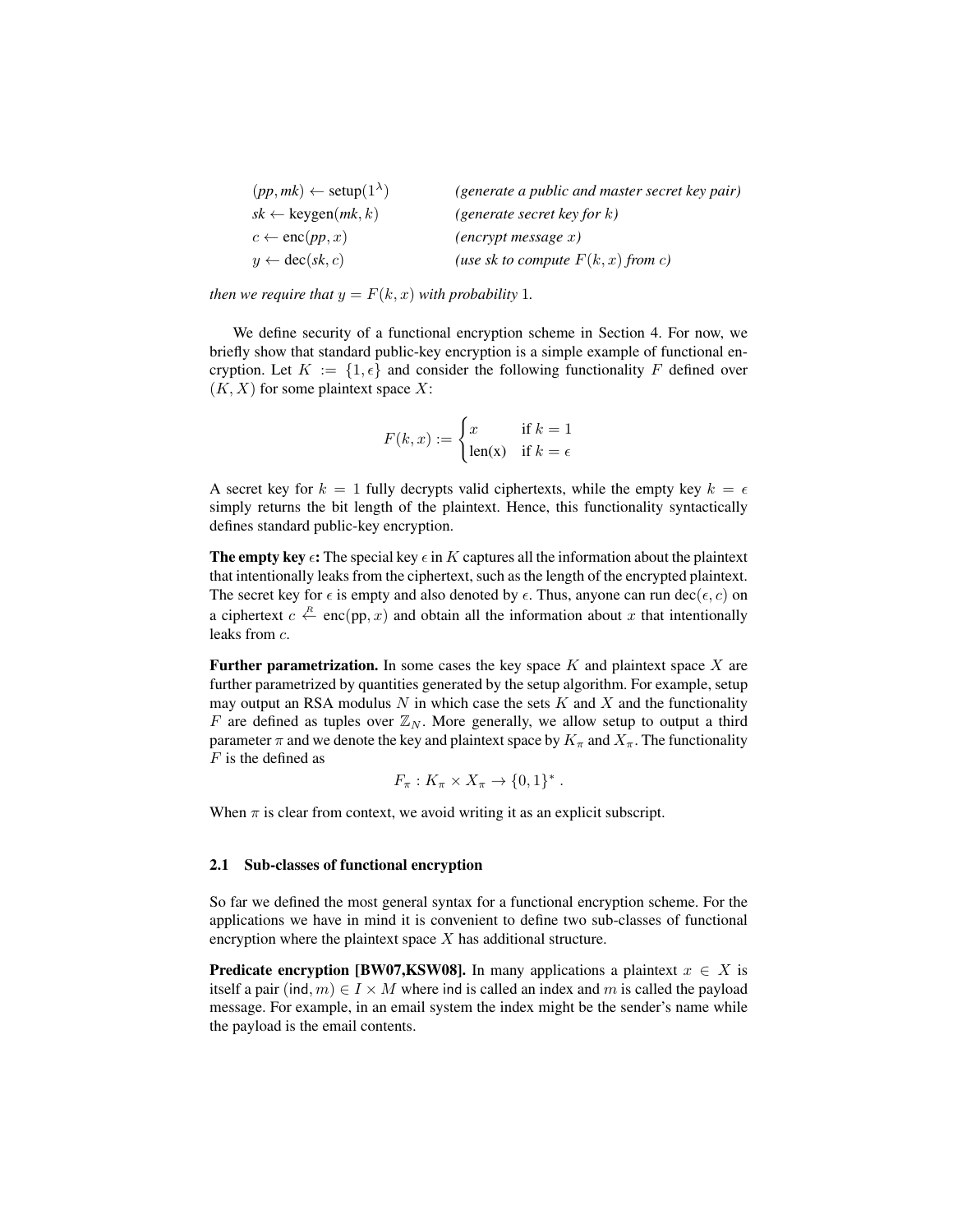In this context, an FE scheme is defined in terms of a polynomial-time predicate  $P: K \times I \rightarrow \{0,1\}$  where K is the key space. More precisely, the FE functionality over  $(K \cup \{\epsilon\}, (I \times M))$  is defined as

$$
F(k \in K, \ (\text{ind}, m) \in X) := \begin{cases} m & \text{if } P(k, \text{ind}) = 1 \text{, and} \\ \perp & \text{if } P(k, \text{ind}) = 0 \end{cases}
$$

Consequently, let c be an encryption of (ind, m) and let sk<sub>k</sub> be a secret key for  $k \in K$ . Then dec(sk<sub>k</sub>, c) reveals the payload in c when  $P(k, \text{ind}) = 1$  and reveals nothing new about m otherwise.

Predicate encryption with public index. A sub-class of predicate encryption makes the plaintext index easily readable from the ciphertext. In particular, in this type of FE the empty key  $\epsilon$  explicitly reveals the index ind, namely

$$
F(\epsilon, (\text{ind}, m)) = (\text{ind}, \text{len}(m))
$$

Hence,  $dec(\epsilon, c)$  gives anyone the index component of the plaintext as well as the bit length of m.

# 3 Capturing Cryptosystems in the Context of Functional Encryption

Many recent encryption concepts and constructions can be viewed as special cases of Functional Encryption. In this section we give a few examples to show how functional encryption captures these encryption concepts. Security of these schemes is captured by the general security definitions of functional encryption in the next section.

#### 3.1 Predicate encryption systems with public index

The first class of systems that we consider are Predicate encryption schemes with public index.<sup>5</sup> We begin our study with the simplest interesting case of Identity-Based Encryption and then advance to more expressive methods of access formulas. We will describe these systems using the notation for predicate encryption defined in Subsection 2.1.<sup>6</sup>

Identity-Based Encryption. In Identity-Based Encryption (IBE) [Sha84] ciphertexts and private keys are associated with strings (a.k.a identities) and a key can decrypt a ciphertext if the two strings are equal. IBE represents the first functionality that is not directly realizable from public key encryption  $IBPR+08$ ]. IBE is formally described as a Predicate Encryption scheme where:

1. The key space K is  $K := \{0, 1\}^* \cup \{\epsilon\}.$ 

<sup>5</sup> This class has also been informally referred to as "payload hiding" [BW07,KSW08] in the literature.

<sup>&</sup>lt;sup>6</sup> Recall that for all predicate encryption schemes with public index we have that  $F(\epsilon, \text{ (ind}, m)) = \text{(ind, len}(m)).$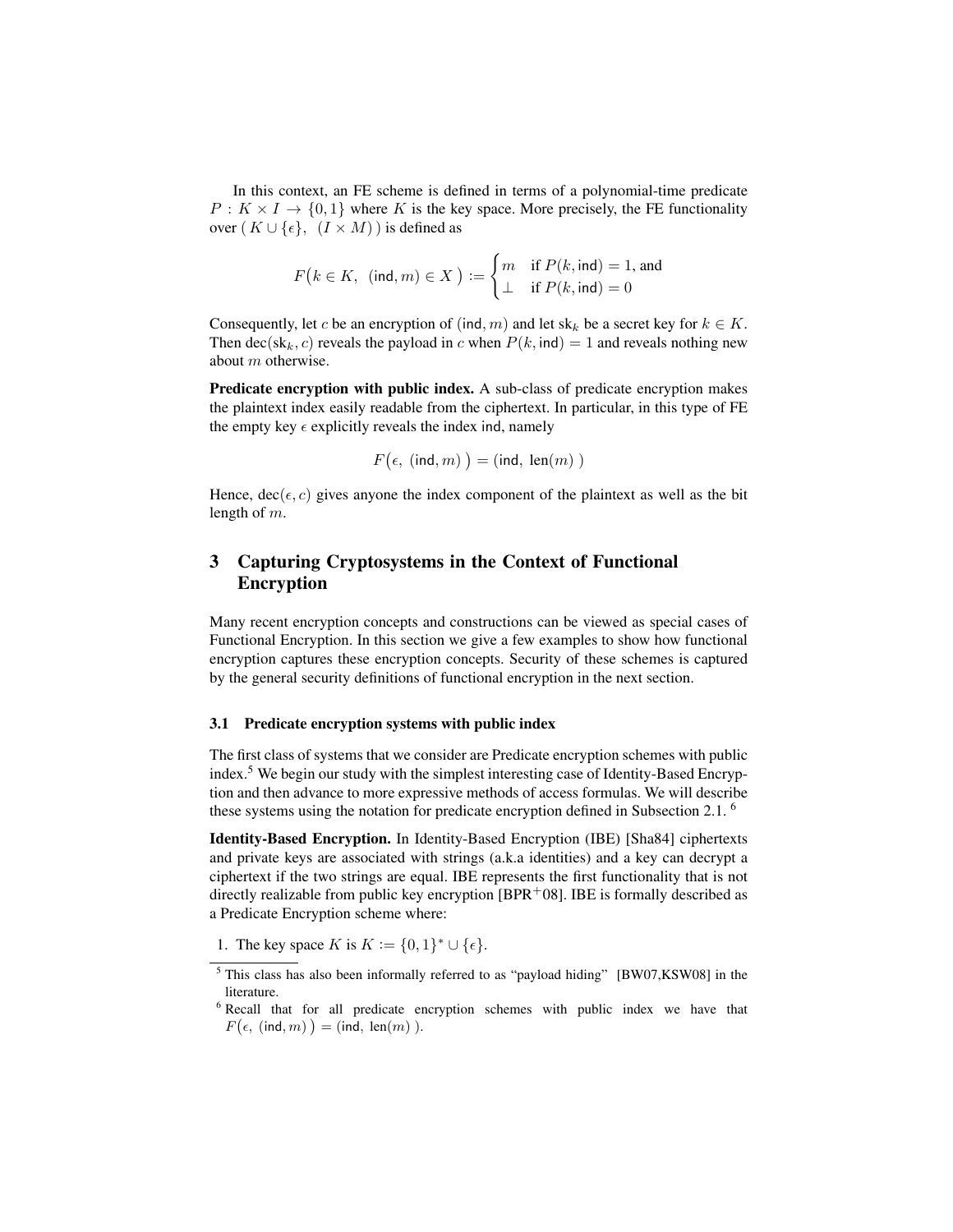- 2. The plaintext is a pair (ind, m) where the index space  $I := \{0, 1\}^*$ .
- 3. The predicate P on  $K \times I$  is defined as

$$
P(k \in K \setminus \{\epsilon\}, \text{ ind } \in I) := \begin{cases} 1 & \text{if } k = \text{ind, and} \\ 0 & \text{otherwise} \end{cases}
$$

Boneh and Franklin [BF03] and Cocks [Coc01] construct the first practical IBE systems, which were proven secure according to an indistinguishability definition that is a special case of our definition of functional encryption security (Definition 3 in Section 4). These first schemes were proven secure in the random oracle model. Subsequent schemes were proven secure in the standard model, but under a weaker notion known as selective security [CHK03,BB04a], and further subsequent systems were proven adaptively secure [BB04b,Wat05,Gen06]. Recently, there have been multiple lattice-based constructions of IBE systems [GPV08,CHKP10,ABB10].

For these systems to properly support the empty key  $\epsilon$  function, the ciphertext must explicitly include ind and the length of the message in the clear.

Attribute-Based Encryption. Sahai and Waters [SW05] proposed a notion of encryption, called Attribute-Based Encryption (ABE), where one could express complex access policies. Subsequently, Goyal, Pandey, Sahai and Waters [GPSW06] refined this concept into two different formulations of ABE: Key Policy ABE and Ciphertext-Policy ABE.

We first describe Key-Policy ABE for boolean formulas, as was realized by Goyal et. al. [GPSW06]. <sup>7</sup> A Key-Policy ABE system over *n* variables can be described as a predicate encryption scheme (with public index) for the predicate  $P_n : K \times I \to \{0, 1\}$ where:

- 1. The key space K is the set of all poly-sized boolean formulas  $\phi$  in n variables  $\boldsymbol{z} = (z_1, \dots, z_n) \in \{0, 1\}^n$ . We let  $\phi(\boldsymbol{z})$  denote the value of the formula  $\phi$  at  $\boldsymbol{z}$ .
- 2. The plaintext is a pair (ind  $= z, m$ ) where the index space is  $I := \{0, 1\}^n$ , and where we interpret z as a bit vector representing the boolean values  $z_1, \ldots z_n$ .
- 3. The predicate  $P_n$  on  $K \times I$  is defined as

$$
P_n(\phi \in K \setminus \{\epsilon\}, \text{ ind } = \boldsymbol{z} \in I) := \begin{cases} 1 & \text{if } \phi(\boldsymbol{z}) = 1 \text{, and} \\ 0 & \text{otherwise} \end{cases}
$$

In these systems the key provides an access formula that operates over a set of  $n$ attributes that must evaluate to true for decryption to yield the message  $m$ . Goyal et al. also describe how to construct a "Large Universe" construction where ind can be viewed as a set of strings. Then  $K$  consists of all monotone boolean formulas over strings. To evaluate  $\phi$ (ind) we evaluate a leaf labeled with string x in  $\phi$  as '0' if  $x \notin \text{ind}$ .

Ciphertext-Policy ABE. A dual concept of Attribute-Based Encryption is Ciphertext-Policy Attribute-Based Encryption (CP-ABE), where the roles of the ciphertext and

<sup>7</sup> The ABE solutions of Goyal et. al. and others [BSW07,OSW07,GJPS08,Wat11] actually extend to formulas over threshold gates and to Monotone Span Programs; however, we restrict our description to Boolean formulas for simplicity.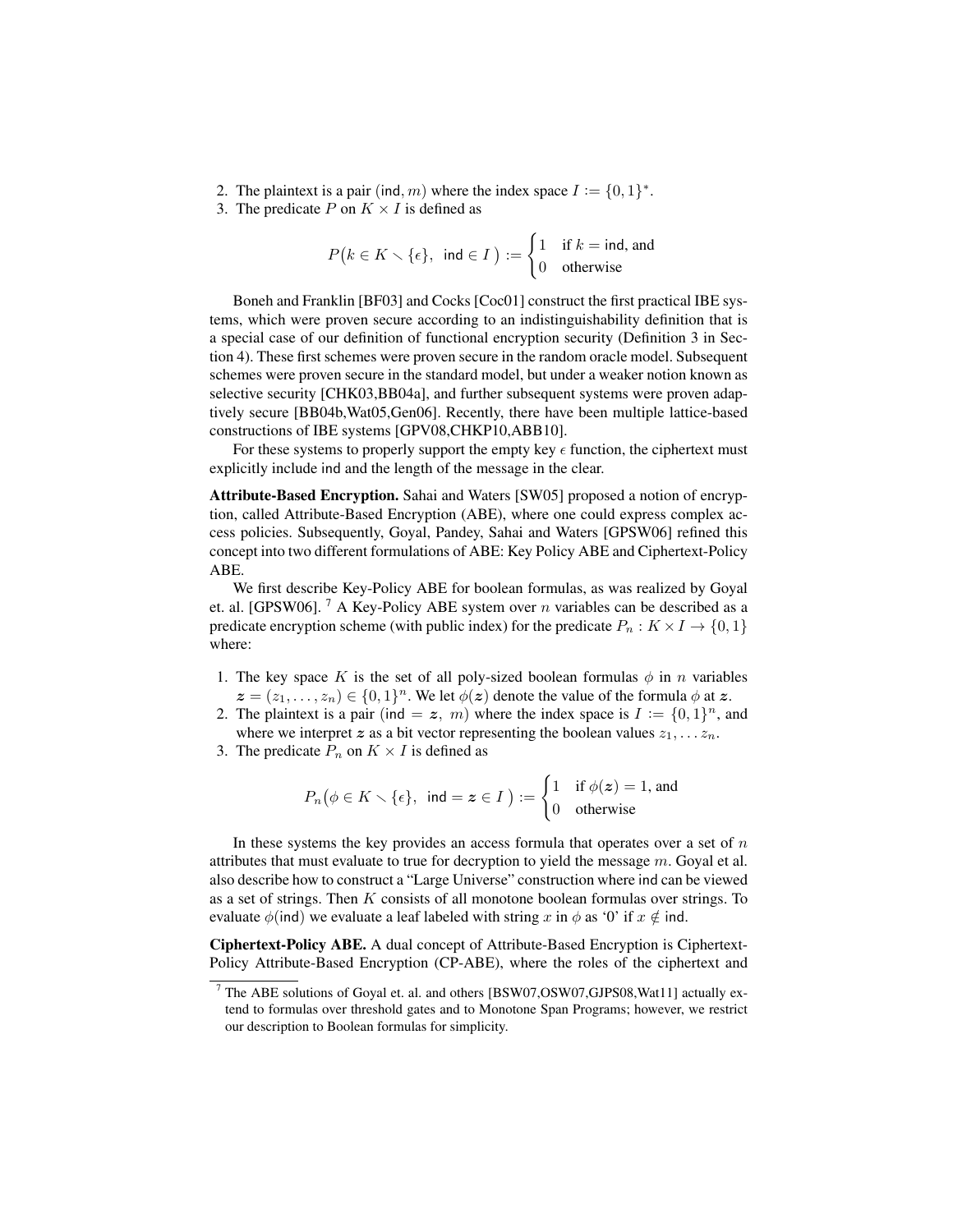key are essentially reversed. A Ciphertext-Policy ABE system over  $n$  variables can be described as predicate encryption scheme (with public index) for the predicate  $P_n$ :  $K \times I \rightarrow \{0, 1\}$  where:

- 1. The key space  $K := \{0,1\}^n$  is the set of all n bit strings representing n boolean variables  $z = (z_1, ..., z_n) \in \{0, 1\}^n$ .
- 2. The plaintext is a pair (ind =  $\phi$ , m) where the index space I is the set of all poly-sized boolean formulas  $\phi$  over *n* variables.
- 3. The predicate  $P_n$  on  $K \times I$  is defined as

$$
P_n(z \in K \setminus \{\epsilon\}, \text{ ind} = \phi \in I) := \begin{cases} 1 & \text{if } \phi(z) = 1 \text{, and} \\ 0 & \text{otherwise} \end{cases}
$$

CP-ABE systems are constructed in [BSW07,GJPS08,Wat11]. Most constructions of ABE (both Ciphertext-Policy and Key-Policy) were proven secure in a weaker selective model of security. Recently Lewko et. al.  $[LOS<sup>+</sup>10]$  showed how to give fully secure realizations meeting our security definition.

### 3.2 Predicate Encryption Systems

While the previous systems described allow for expressive forms of access control, they are limited in two ways. First, the policy ind is given in the clear as part of the empty functionality — often this in itself can be considered sensitive. Second, it does not allow for computation on the encrypted data, which might include such applications as search. Here we describe current Predicate Encryption systems that do not leak the index ind.

Anonymous Identity-Based Encryption. The problem of Anonymous Identity-Based Encryption was first proposed by Boneh et. al. [BCOP04] and later formalized by Abdalla et. al. [ABC+08]. Other constructions include [BW06,Gen06,CHKP10,ABB10]. The functionality of Anonymous IBE is similar to IBE except that the string representing the ciphertext identity is hidden and one can only determine it if they have the corresponding private key. Therefore, we can describe Anonymous IBE in the exact same manner as above, except we have that  $F(\epsilon, \text{ (ind}, m) ) = \text{len}(m)$ . The empty functionality only gives the message length, but ind stays hidden.

Hidden Vector Encryption. Boneh and Waters [BW07] proposed what they called a hidden vector encryption system. In such a system a ciphertext contains a vector of  $n$ elements in  $\{0,1\}^*$  and a private key contains of a vector of n elements in  $\{*\}\cup\{0,1\}^*$ where we refer to ∗ as a wildcard character. More precisely,

- 1. The key space K is all  $(v_1, \ldots v_n)$  where each  $v_i \in \{*\} \cup \{0,1\}^*$ .
- 2. The plaintext is a pair (ind =  $(w_1, \ldots, w_n)$ , m) where each  $w_i \in \{0, 1\}^*$ . The index space in  $I := (\{0, 1\}^*)^n$ .
- 3. The predicate  $P_n$  on  $K \times I$  is defined as

$$
P_n(\ (v_1, \ldots, v_n) \in K \setminus \{\epsilon\}, \text{ ind} = (w_1, \ldots, w_n) \ ) :=
$$
\n
$$
\begin{cases}\n1 & \text{if } v_i = w_i \text{ whenever } v_i \neq *, \text{ and} \\
0 & \text{otherwise}\n\end{cases}
$$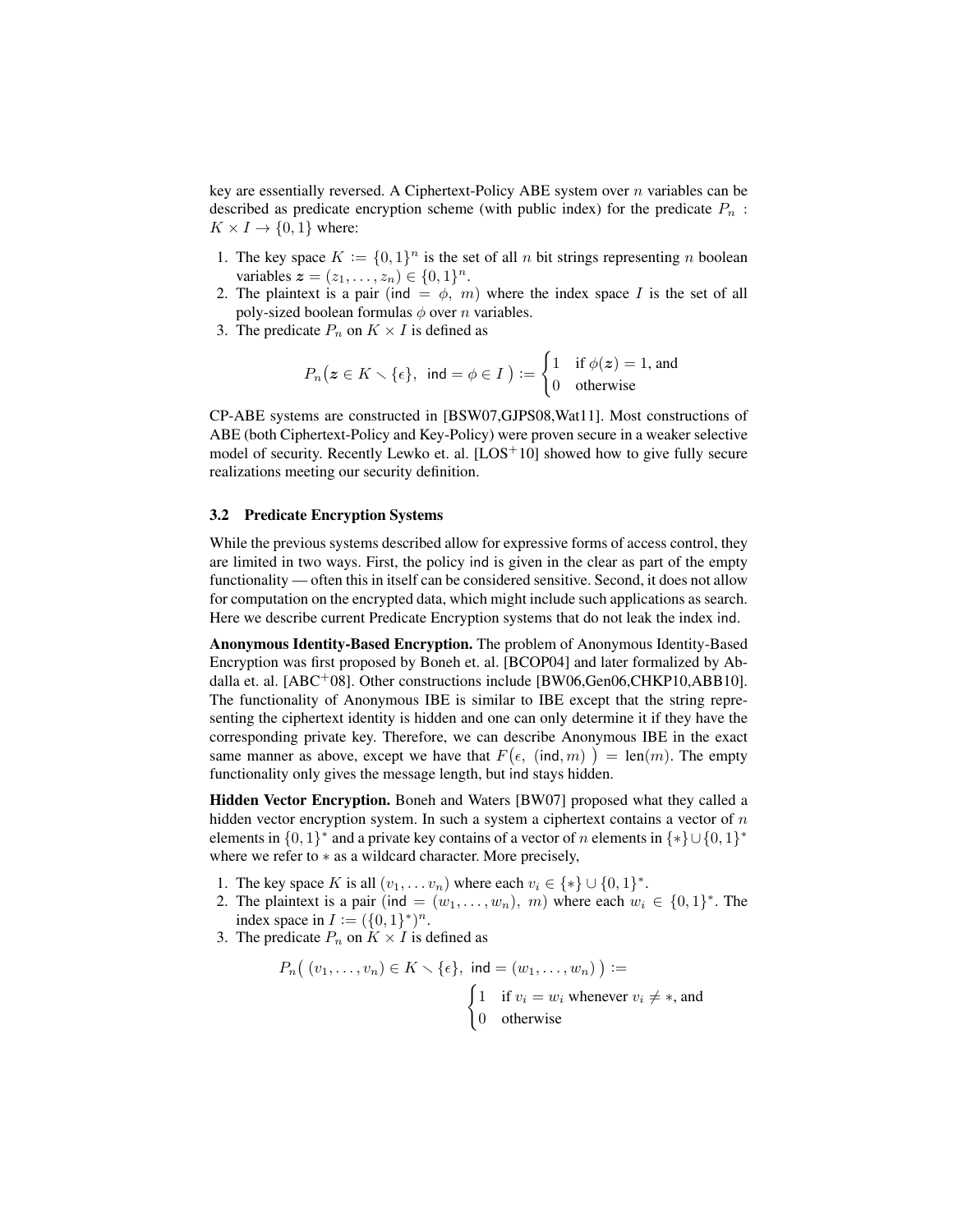Applications of the predicate include conjunctive and range searches. Independently, Shi et. al.  $[SBC<sup>+</sup>07]$  proposed a related system in a weaker security model. Again we note that  $F(\epsilon, \text{ (ind}, m)) = \text{len}(m)$  so that ciphertexts do not reveal ind.

Inner Product Predicate. The previous system was limited to conjunctive searches. Katz, Sahai and Waters [KSW08] proposed a system for testing if a dot product operation over the ring  $Z_N$  is equal to 0, where N is the product of three random primes chosen by the setup algorithm. This enabled more complex evaluations on disjunctions, polynomials, and CNF/DNF formulae. Subsequently, Okamoto and Takashima [OT09] and Lewko et. al. [LOS<sup>+</sup>10] gave constructions over the field  $F_p$ . We describe this predicate for vectors of length n.

- 1. The setup algorithm defines a randomly chosen prime p of length  $\kappa$ , where  $\kappa$  is the security parameter.
- 2. The key space K is all  $\mathbf{v} = (v_1, \dots v_n)$  where each  $v_i \in F_p$ .
- 3. The plaintext is a pair (ind =  $(w_1, \ldots, w_n)$ , m) where each  $w_i \in F_p$ . The index space is  $I := (F_p)^n$ .
- 4. The predicate  $P_{n,p}$  on  $K \times I$  is defined as

$$
P_{n,p}((v_1,\ldots,v_n)\in K\smallsetminus\{\epsilon\},\ \text{ind}=(w_1,\ldots,w_n)\ ):=\begin{cases}1&\text{if }\sum_{i=1,\ldots,n}v_i\cdot w_i=0\\0&\text{otherwise}\end{cases}
$$

### 3.3 Other systems and combinations

Different researchers have realized different combinations of the above core systems. Examples of these include combinations of: Attribute-Based Encryption and Broadcast Encryption [AI09], Identity-Based Broadcast Encryption [Del07,DPP07,SF07,GW09], broadcast HIBE [BH08], and Inner-Product Encryption and ABE [OT10]. All are captured as special cases of functional encryption.

### 4 Security definitions

Given the syntactic definitions of Functional Encryption (FE) from Section 2 we now turn to defining security of an FE scheme. In this section we give game based definitions. In Section 5 we discuss simulation-based definitions.

Let  $\mathcal E$  be an FE scheme for functionality F defined over  $(K, X)$ . Our goal is to define security against an adaptive adversary that repeatedly asks for secret keys  $sk_k$ for keys  $k \in K$  of the attacker's choice. As we shall see, defining security against such attackers is more delicate than one might first expect. The problem is how to define the challenge ciphertext in a semantic security game. As usual, once the attacker obtains all the secret keys he desires, he outputs two challenge messages  $m_0, m_1 \in X$  and expects to get back an encryption c of  $m_0$  or  $m_1$  chosen at random by the challenger. Clearly,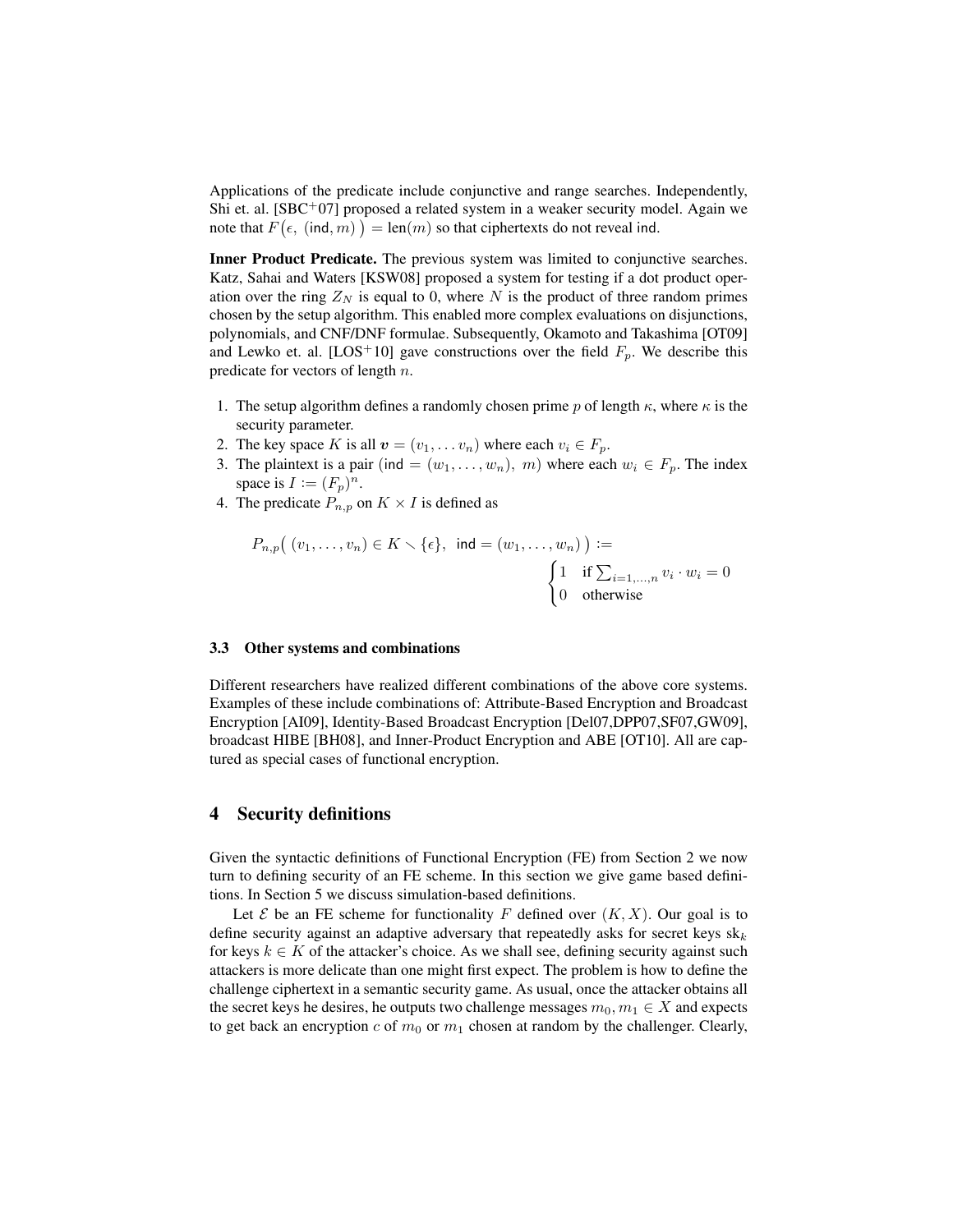if the attacker has a secret key sk<sub>k</sub> for some  $k \in K$  for which  $F(k, m_0) \neq F(k, m_1)$ then he can easily answer the challenge  $c$  by outputting

$$
\begin{cases}\n0 & \text{if } \text{dec}(\text{sk}_k, c) = F(k, m_0), \text{ and} \\
1 & \text{otherwise}\n\end{cases}
$$

Hence, for the definition to be satisfiable we must severely restrict the attacker's choice of  $m_0, m_1$  and require that they satisfy

$$
F(k, m_0) = F(k, m_1) \quad \text{for all } k \text{ for which the attacker has skk.} \tag{1}
$$

Since the empty key  $\epsilon$  reveals the plaintext length, condition (1) ensures that  $|m_0| =$  $|m_1|$ , as in the standard PKE definition of semantic security.

Security definition. With requirement (1) in place we obtain a natural game for defining security of an FE scheme  $\mathcal{E}$ . For  $b = 0, 1$  define experiment b for an adversary A as follows:

- **−** Setup: run (pp, mk)  $\leftarrow$  setup(1<sup> $\lambda$ </sup>) and give pp to  $\mathcal{A}$ .
- Query: A adaptively submits queries  $k_i$  in K for  $i = 1, 2, \ldots$  and is given sk<sub>i</sub>  $\leftarrow$ keygen(mk,  $k_i$ ).
- Challenge: A submits two messages  $m_0, m_1 \in X$  satisfying (1) and is given  $enc(pp, m<sub>b</sub>)$ .
- $-$  A continues to issue key queries as before subject to (1) and eventually outputs a bit in  $\{0, 1\}$ .

For  $b = 0, 1$  let  $W_b$  be the event that the adversary outputs 1 in Experiment b and define

$$
\mathrm{FE}_{\mathrm{adv}}[\mathcal{E}, \mathcal{A}](\lambda) := \big| \Pr[W_0] - \Pr[W_1] \big|
$$

**Definition 3** An FE scheme  $\mathcal E$  is secure if for all PPT A the function  $FE_{adv}[\mathcal E, \mathcal A](\lambda)$  is *negligible.*

Definition 3 is a generalization of related definitions from [BW07,KSW08].

### 4.1 A "brute force" construction

We briefly show that any functionality  $F$  where the key space  $K$  has polynomial size can be easily realized. Write  $s = |K| - 1$  and  $K = \{\epsilon, k_1, \ldots, k_s\}$ . In this brute force construction, the size of public parameters, secret key, and ciphertext are all proportional to s. A closely related construction is given in [BW07].

The brute force FE scheme realizing  $F$  uses a semantically secure public-key encryption scheme  $(G, E, D)$  and works as follows:

 $\text{setup}(1^{\lambda})$ : for  $i = 1, ..., s$  run  $(pp_i, mk_i) \leftarrow G(1^{\lambda})$ .

output:  $pp := (pp_1, \ldots, pp_s)$  and  $mk := (mk_1, \ldots, mk_s)$ 

 $-$  keygen(mk,  $k_i$ ): output sk<sub>i</sub> := mk<sub>i</sub>.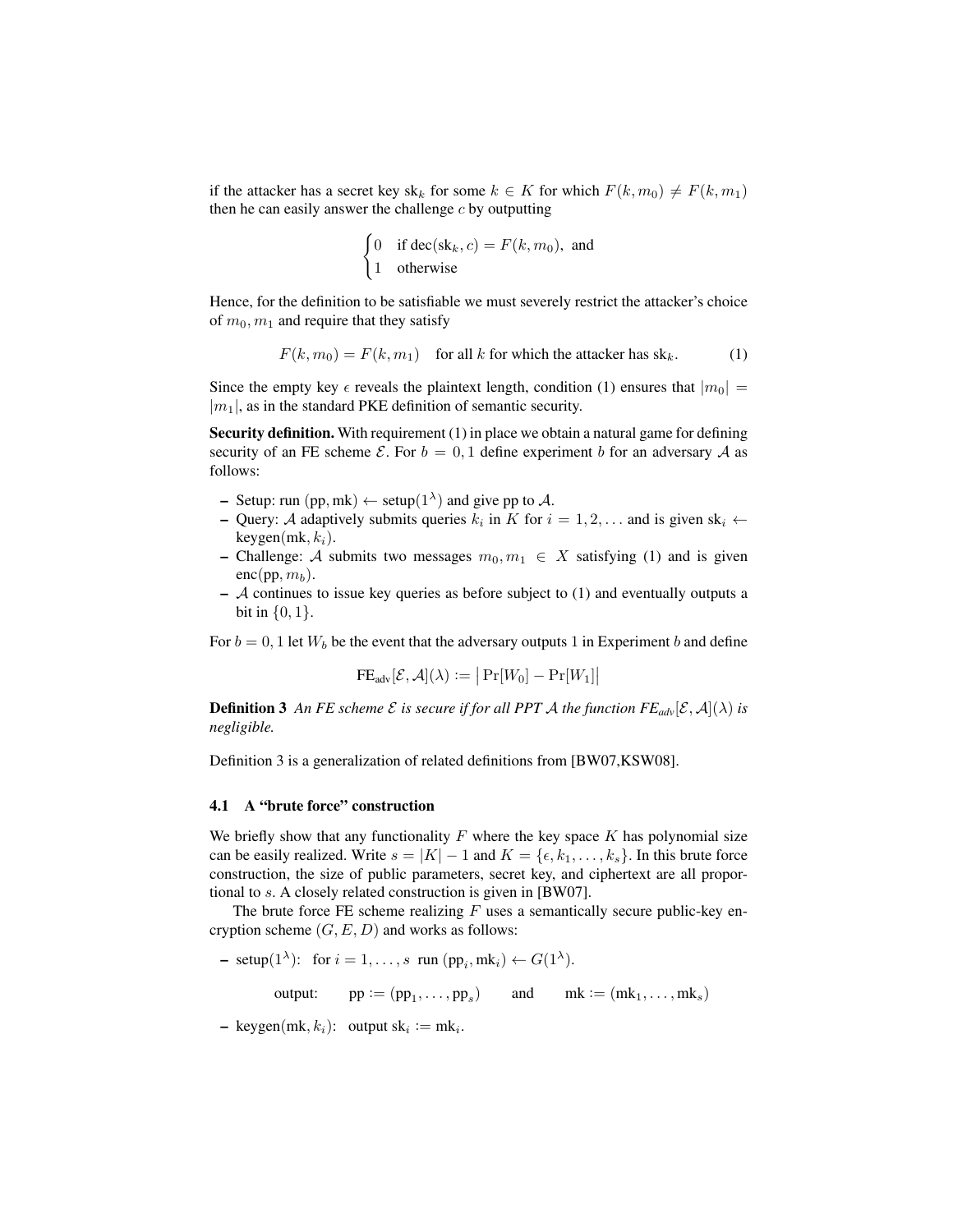$-$  enc(pp, x): output  $c := (F(\epsilon, x), E(pp_1, F(k_i, x)), \ldots, E(pp_s, F(k_s, x))).$  $-\text{dec}(sk_i, c)$ : output  $c_0$  if  $sk_i = \epsilon$ , and output  $D(sk_i, c_i)$  otherwise.

Clearly, a ciphertext c leaks the bit lengths of  $F(k_i, x)$  for  $i = 1, \ldots, s$ . Therefore, for this construction to be secure we must assume that this information is already leaked by the empty functionality  $F(\epsilon, \cdot)$ , namely that  $|F(k_i, x)|$  for  $i = 1, \ldots, s$  is contained in  $F(\epsilon, x)$ . If so then we say that F reveals functional bit lengths.

**Theorem 1** Let  $F$  be a functionality that reveals functional bit lengths. If  $(G, E, D)$ *is a semantically secure public-key encryption scheme then the brute force FE system implementing* F *is secure.*

*Proof (Proof Sketch)*. The proof is by a standard hybrid argument across the s components of the challenge ciphertext.

### 4.2 Insufficiency of the game-based security definition

We will now show that for certain complex functionalities Definition 3 is too weak. For these functionalities we construct systems that are secure under Definition 3, but should not be considered secure. Nevertheless, for functionalities such as predicate encryption *with public index* we show in Section 5 that Definition 3 is adequate.

We give a simple example of a functionality for which the game-based Definition 3 is insufficient. Let  $\pi$  be a one-way permutation and consider the functionality F that only admits the trivial key  $\epsilon$ , defined as follows:

$$
F(\epsilon, x) = \pi(x)
$$

It is clear that the "right" way to achieve functional encryption for this very simple functionality is to have the functional encryption algorithm itself simply output  $\pi(x)$ on input x, namely enc(pp, x) =  $\pi(x)$ . This scheme would also clearly achieve the simulation-based definition of security presented in Section 5.

However, consider an "incorrect" realization of this functionality where the functional encryption algorithm outputs x on input x, namely enc(pp, x) = x. Clearly this system leaks more information about the plaintext than needed. Nevertheless, it is easy to verify that this construction satisfies the game-based definition from Section 4. This is because for any two values x and y, it is the case that  $F(\epsilon, x) = F(\epsilon, y)$  if and only if  $x = y$  and therefore the attacker can only issue challenge messages  $m_0, m_1$  where  $m_0 = m_1$ .

This problematic system, however, would clearly not achieve the simulation-based definition of security presented in Section 5, since if  $x$  is chosen at random, the real-life adversary would be able to recover  $x$  always, while the simulator would not be able to recover x without breaking the one-wayness of the permutation  $\pi$ .

While the simple example above may seem to be "abusing" the role of the trivial key  $\epsilon$ , it is easy to modify the functionality example F above so that there is exactly one non-trivial key  $k \in K$  that outputs  $\pi(x)$ . The only difference to the construction above would be that the functional encryption algorithm would output a public-key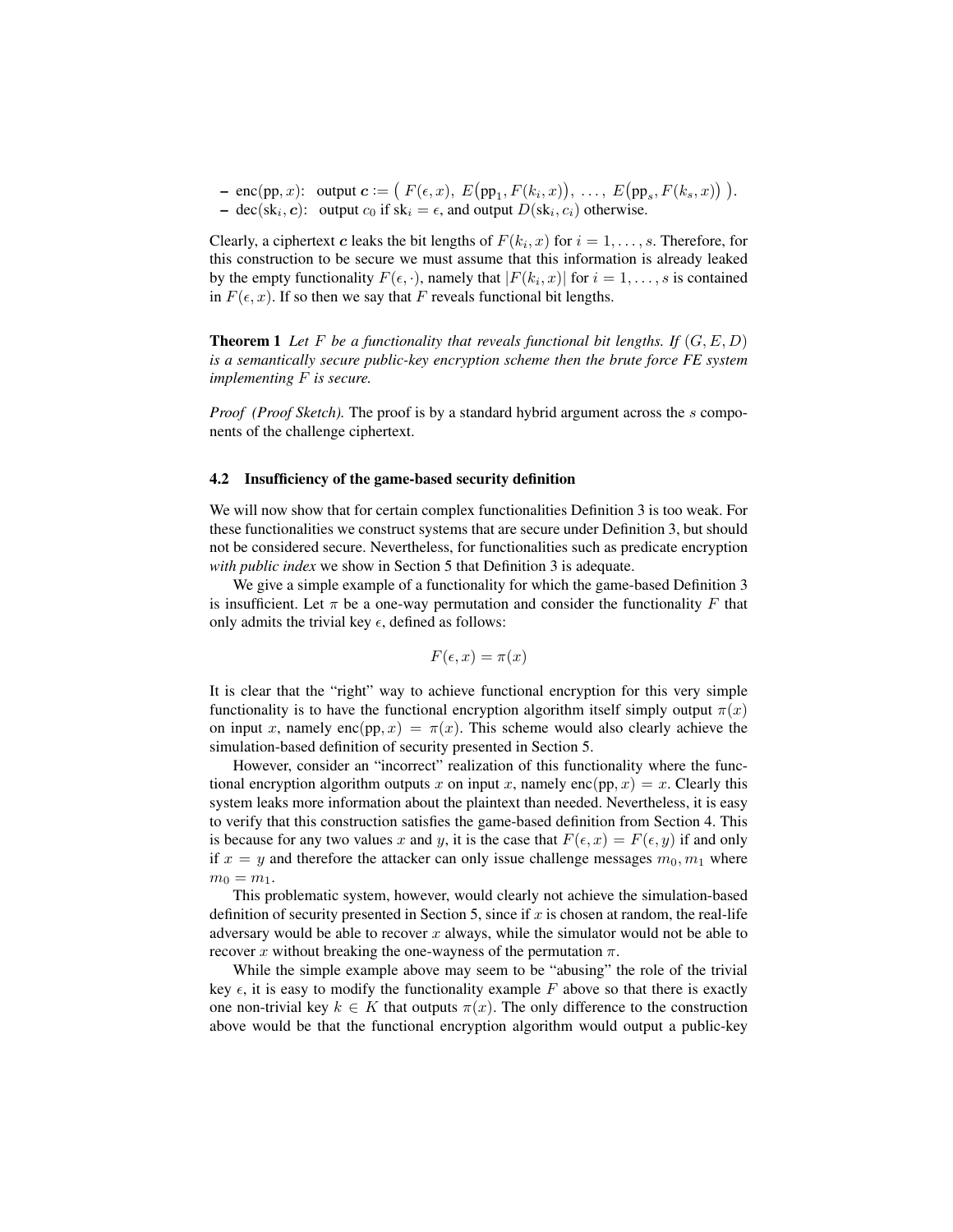encryption<sup>8</sup> of either  $\pi(x)$  (in the "correct" implementation) or x (in the "incorrect" implementation), and the secret key for key  $k$  would be the secret key of the public-key encryption scheme. Again, it is easy to verify that the incorrect implementation satisfies the game-based definition.

Discussion. What does this separation show? While this is a subjective question, our view is that it shows that if the output of the functionality is supposed to have some computational hiding properties – that is, security of your application is not only based on the information-theoretic properties of the function, but also on the computational properties of the function – then there is a real problem with the game-based formulation of security. The game-based formulation essentially ignores any computational hiding properties of the function, and therefore offers no security guarantees that could be meaningfully combined with such computational considerations.

### 5 Simulation based definitions

In this section, we explore security definitions for functional encryption that arise from the simulation paradigm [GM84,GMR85,GMW86] that has served us so well, especially in the closely related context of secure computation protocols.

We begin by considering a simulation-based definition<sup>9</sup> of security for functional encryption that captures the most basic intuition we have: That getting the secret key  $sk_k$ corresponding to the key  $k \in K$  should only reveal  $F(k, x)$  when given an encryption of  $x$ .

It turns out that we can achieve this simulation-based definition for natural functionalities in the *random oracle model*, where in the ideal model the random oracle would also be simulated. We argue that in fact this (very strong) random oracle model seems necessary for a meaningful simulation-based definition of security for functional encryption: we show that even in the *non-programmable* random oracle model (where the simulator, too, only has oracle access to the same random oracle that is provided to the distinguisher), simulation-secure functional encryption (for a seemingly "minimal" formulation of simulation-security) even just for the IBE functionality is impossible to achieve. At a high level, this is because any simulation-based definition that allows the adversary to query for secret keys after seeing the challenge ciphertext must achieve something very similar in spirit to *non-interactive non-committing encryption*, where exactly these kinds of impossibility and possibility results are known [Nie02].

In our main definition below (that we will achieve in our positive results), we will use some non-standard syntax for representing a *stateful oracle*<sup>10</sup>. When we write  $A^{B(\cdot)[[x]]}$ , we mean that the algorithm A can issue a query q to its oracle, at which point

<sup>&</sup>lt;sup>8</sup> The public-key encryption would need to be non-committing to achieve the simulation-based definition of security for the good case.

<sup>&</sup>lt;sup>9</sup> We note that there are several natural variants possible for such a definition. We have chosen a definition that is strong in the sense that it requires a universal black-box simulator. We will later discuss some weaker formulations.

 $10$  The more standard way to formalize this communication structure would be through interactive Turing Machines, but we find this notation to be simpler to parse.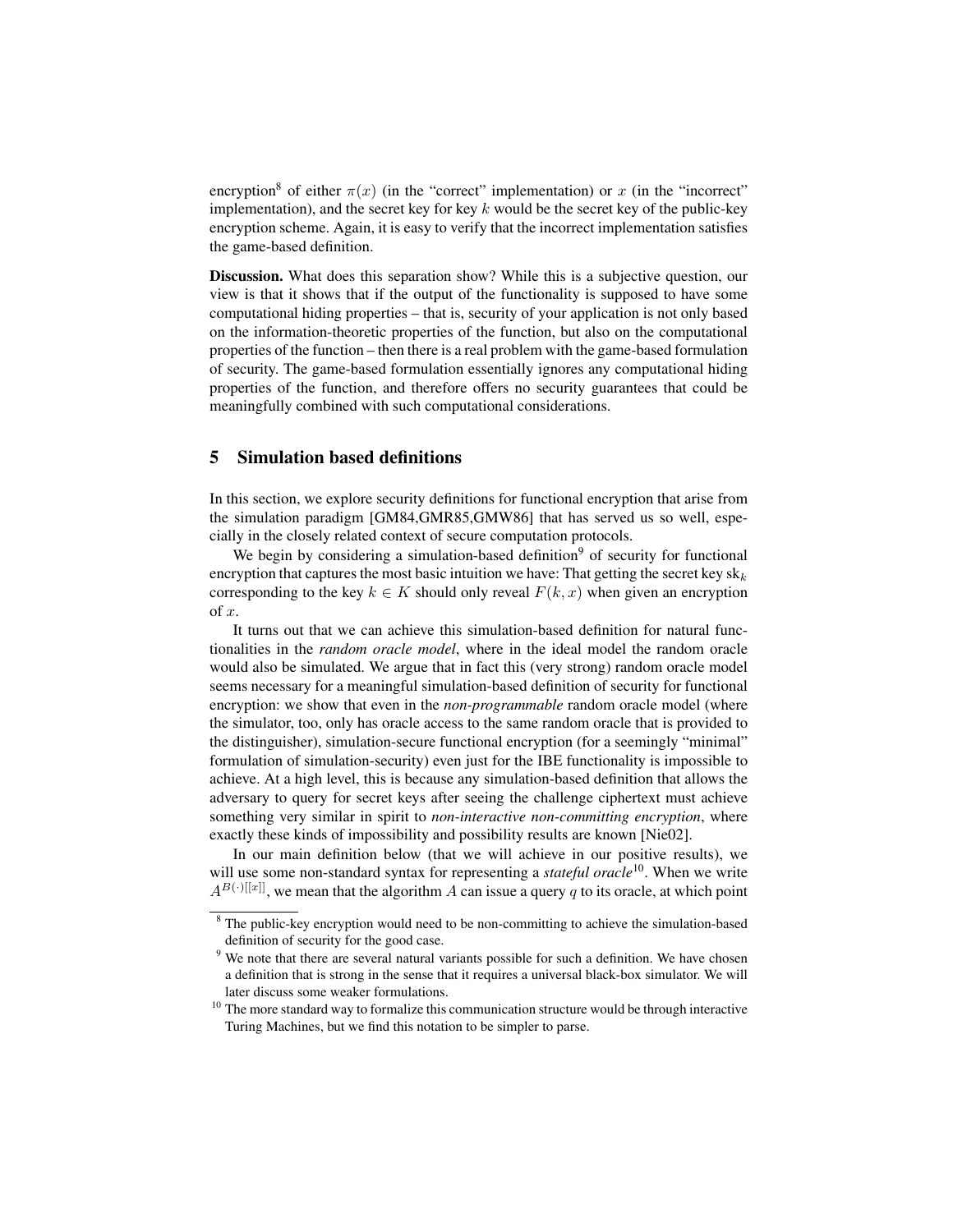$B(q, x)$  will be executed and output a pair  $(y, x')$ . The value y is then communicated to A as the response to its query, and the variable  $x$  is set to  $x'$ , and this updated value is fed to the algorithm  $B$  the next time it is queried as an oracle, and fed to any algorithms executed later in an experiment that want x as an input. Also, if we write  $A^{\overline{B}^{\circ}(\cdot)}$ , we mean that A can send a query q to its oracle, at which point  $B<sup>°</sup>(q)$  is executed, and any oracle queries that B makes are answered by A.

**Definition 4** An FE scheme  $\mathcal E$  is simulation-secure if there exists an (oracle) PPT al*gorithm*  $Sim = (Sim_1, Sim_0, Sim_2)$  *such that for any (oracle) PPT algorithms* Message *and* Adv*, we have that the following two distribution ensembles (over the security parameter* λ*) are computationally indistinguishable:*

#### *Real Distribution:*

- *1.*  $(pp,mk) \leftarrow \text{setup}(1^{\lambda})$
- 2.  $(\boldsymbol{x}, \tau) \leftarrow Message^{keygen(mk, \cdot)}(pp)$
- *3.*  $c \leftarrow \text{enc}(pp, x)$
- *4.*  $\alpha \leftarrow Adv^{\text{keygen}(mk,\cdot)}(pp, \mathbf{c}, \tau)$
- 5. Let  $y_1, \ldots, y_\ell$  be the queries to keygen *made* by Message and Adv in the *previous steps.*
- *6. Output*  $(pp, x, \tau, \alpha, y_1, \ldots, y_\ell)$

#### *Ideal Distribution:*

- *1.*  $(pp, \sigma) \leftarrow Sim_1(1^{\lambda})$
- 2.  $(\boldsymbol{x}, \tau) \leftarrow Message^{SimO(\cdot)[[\sigma]]}(pp)$
- 3.  $\alpha \leftarrow Sim_2^{F(\cdot, \boldsymbol{x})}, \overline{A}^{dv^{\circ}(pp, \cdot, \tau)}(\sigma, \overline{F(\epsilon, \boldsymbol{x})})$
- 4. Let  $y_1, \ldots, y_\ell$  be the queries to F made by Sim in the previous steps<sup>11</sup>.
- *5. Output*  $(pp, x, \tau, \alpha, y_1, \ldots, y_\ell)$

We note that this definition can be extended further to allow the adversary to receive challenge ciphertexts adaptively (instead of as a single vector), and all our positive results below would extend to this setting. We omit this generalization due to the notational complexity that would be required to formulate such a definition.

### 5.1 Impossibility of simulation-secure functional encryption

In this section, we briefly sketch the impossibility result for simulation-secure functional encryption, even for a quite simple functionality (the functionality corresponding to IBE), in the non-programmable random oracle model. As the proof closely mirrors the argument of Nielsen [Nie02] for non-interactive non-committing encryption, we give only a high-level overview of the proof.

We note that our impossibility result in fact holds for much less stringent formulations of simulation security for functional encryption. In particular, we consider the following weaker version of our main definition:

<sup>&</sup>lt;sup>11</sup> Note that Sim does not need to query the oracle for  $F(\epsilon, x)$ , as this is provided as an explicit input to  $Sim_2$ . We choose this formulation since in the real distribution, the Adversary does not explicitly need to ask keygen for the key corresponding to  $\epsilon$  in order to gain knowledge about  $F(\epsilon, \mathbf{x})$ .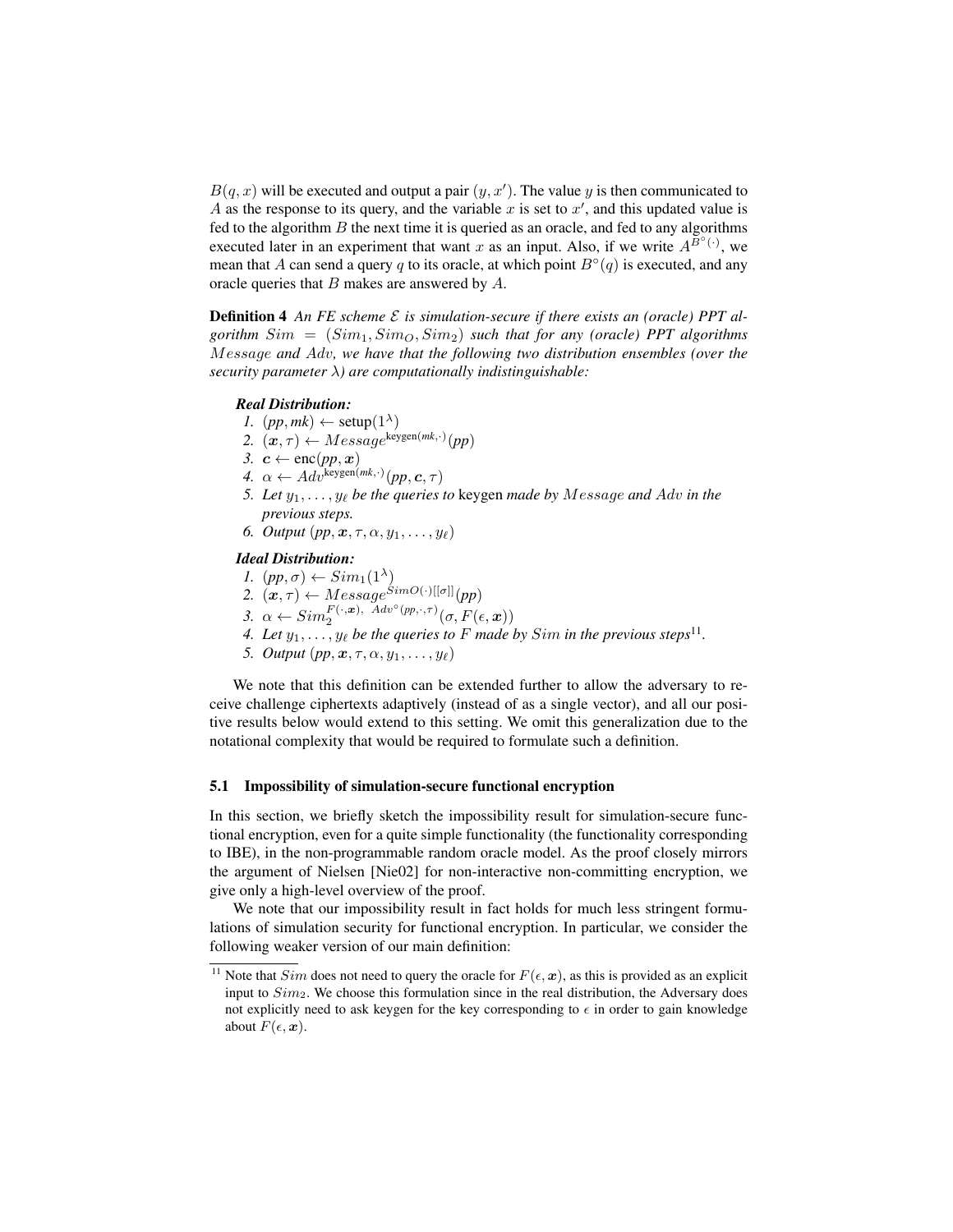Definition 5 *An FE scheme* E *is weakly simulation-secure if for any (oracle) PPT algorithms* Message *and* Adv*, there exists an (oracle) PPT algorithm* Sim *such that we have that the following two distribution ensembles (over the security parameter* λ*) are computationally indistinguishable:*

### *Real Distribution:*

- *1.*  $(pp,mk) \leftarrow \text{setup}(1^{\lambda})$
- 2.  $(\boldsymbol{x}, \tau) \leftarrow Message(1^{\lambda})$
- *3.*  $c \leftarrow \text{enc}(pp, x)$
- *4.*  $\alpha \leftarrow Adv^{\text{keygen}(mk,\cdot)}(pp, \mathbf{c}, \tau)$
- *5. Let*  $y_1, \ldots, y_\ell$  *be the queries to keygen made by Adv in the previous steps.*
- *6. Output*  $(x, \tau, \alpha, y_1, \ldots, y_\ell)$

#### *Ideal Distribution:*

- *1.*  $(\mathbf{x}, \tau) \leftarrow Message(1^{\lambda})$
- 2.  $\alpha \leftarrow Sim^{F(\cdot, \mathbf{x})}(1^{\lambda}, \tau, F(\epsilon, \mathbf{x}))$
- *3. Let*  $y_1, \ldots, y_\ell$  *be the queries to* F *made by* Sim *in the previous step.*
- *4. Output*  $(x, \tau, \alpha, y_1, \ldots, y_\ell)$

We note another weakening of the definition above would be to have the distributions output the queries  $y_1, \ldots, y_\ell$  as an unordered set, instead of an ordered tuple. Our impossibility proof can be extended to this weakening as well. We now sketch the proof of the following theorem.

Theorem 2 *Let* F *be the functionality for IBE. There does not exist any weakly simulationsecure FE scheme for* F *in the non-programmable random oracle model.*

*Proof (Brief Proof Sketch).* The overall idea of this proof is almost identical to the impossibility proof of Nielsen [Nie02] for non-interactive non-committing encryption. Let H represent the random oracle. Consider the following concrete adversary algorithms:

 $Message(1^{\lambda})$  works as follows: Let  $len_{sk}$  be the maximum bit length produced by the keygen algorithm for the key 0 for security parameter  $\lambda$ . Then the vector x consists of the following elements: for  $i = 1, \ldots, len_{sk} + \lambda$ , the element  $(r_i, 0)$  where  $r_i$  is a randomly and independently chosen bit for each i. The value  $\tau$  is empty.

 $Adv^{\text{keygen(mk},.)}(pp, c, \tau)$  works as follows: Call the random oracle H on the input (pp, c) to obtain a string w of length  $\lambda$ . Now request the secret key for the identity  $(w)$  first, and then for the identity 0. Use the key for identity 0 to decrypt the entire ciphertext. Output a full transcript of the entire computation done by  $Adv$ , including all calls to the random oracle and the interaction with the keygen oracle.

Now consider what Sim must do in order to output a distribution indistinguishable from the real interaction. Because  $Adv$  only makes a single key query of the form  $(w)$ , it is the case that  $Sim$  must make exactly one query – its first query – to  $F$  of this form as well. Furthermore, the distinguisher can check if this  $w$  is the output of  $H$ applied to some string of the form  $(pp, c)$ . Thus, the simulator must perform this query to  $H$  before making any queries to  $F$ . The simulator at this point has no information whatsoever about the plaintexts  $r_i$  (which is only revealed when the simulator queries F for identity 0 afterwards). Thus, this fixed string  $z = (pp, c)$  has the (impossible) property that after receiving only  $len_{sk}$  bits of information, it can deterministically "decode" z to be a an arbitrary string of length  $len_{sk} + \lambda$ .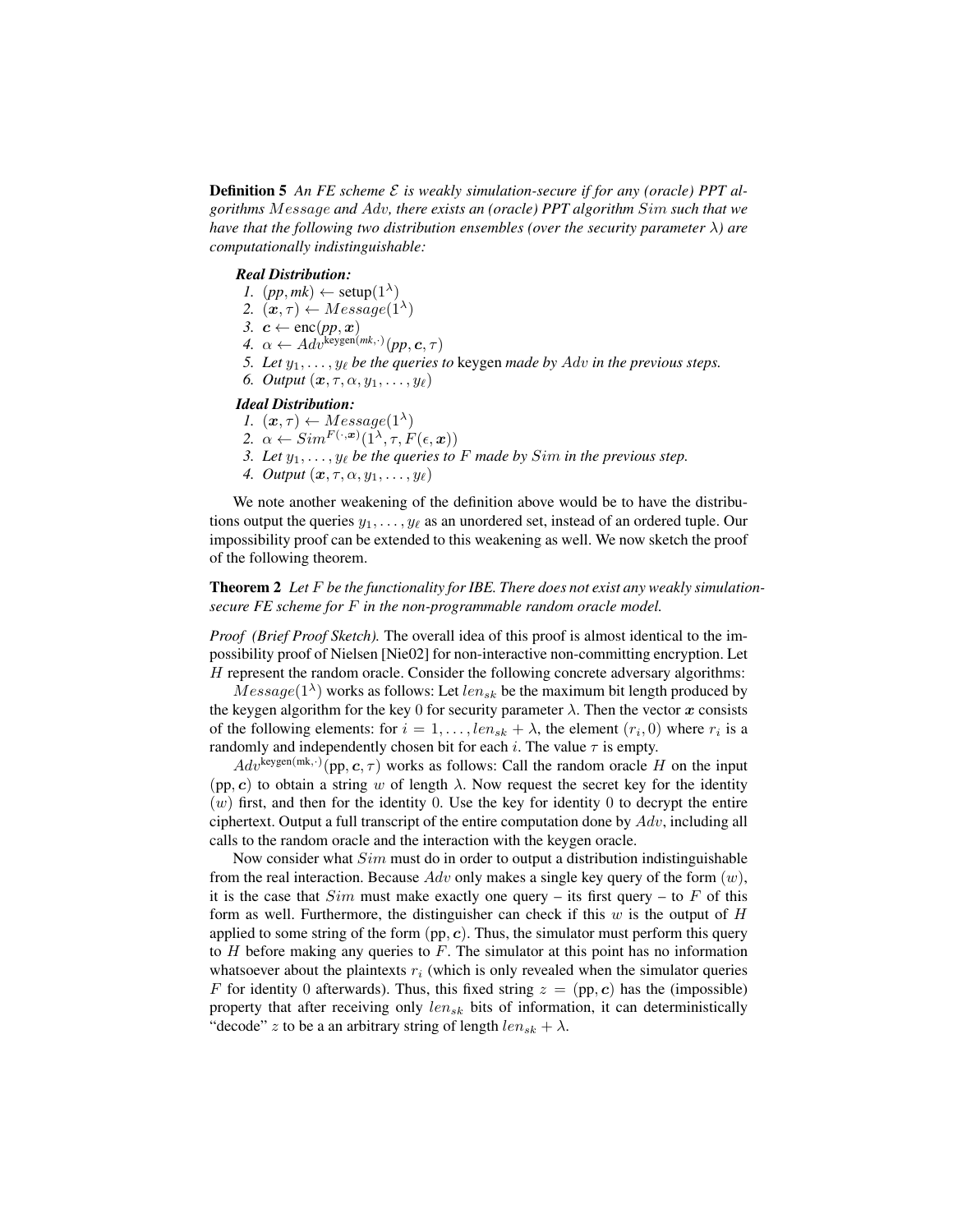We remark that the proof above made use of the fact that the simulator's queries to F are recorded *in order*. However, we note that the same impossibility result would hold even if the security definition only recorded the *unordered set* of queries to F, but using a slightly more involved adversary and message distribution. Roughly speaking, the only identities in the system would be of the form  $(i, 0)$  and  $(i, 1)$  for  $i = 1, \ldots, \lambda$ , and the messages to be encrypted would be random long messages for each identity. The adversary would apply the random oracle to  $(pp, c)$  to obtain a single string w of length  $\lambda$  exactly as above, but it would now use this string to obtain keys  $(i, w_i)$ for  $i = 1, \ldots, \lambda$ . The argument would now proceed by looking at the point when the simulator has made at least  $\lambda/2$  queries to F. By now with overwhelming probability, a single query  $(pp, c)$  to H would be compatible with these queries, and that could be used to define the "impossible string" needed above.

#### 5.2 A simulation-based brute force scheme

We now consider FE schemes that are simulation-secure in the random oracle model (where the scheme algorithms and the  $Message$  and  $Adv$  algorithms all have oracle access to a random oracle, but the simulator algorithms can emulate the random oracle itself). We note that this is the standard formulation of the random oracle model, more recently called the "full" or "programmable" random oracle model.

The modified "brute-force" construction. We first consider the following slight modification of the brute-force construction given earlier. The modification just uses the random oracle to randomly mask the output values of the function.

We will make use of a random oracle  $H : \{0,1\}^* \to \{0,1\}$ . Note that we will abuse notation and also write  $H(x)$  to produce strings of arbitrary length (which will be clear from context). This can be accomplished by interpreting  $H(x)$  to mean the concatenation of  $H((x, 1)), \ldots, H((x, \ell))$  to produce strings of length  $\ell$ .

Recall that we write  $s = |K| - 1$  and  $K = \{\epsilon, k_1, \ldots, k_s\}$ . The brute force FE scheme realizing F uses a semantically secure public-key encryption scheme  $(G, E, D)$ , and works as follows:

 $\text{setup}(1^{\lambda})$ : for  $i = 1, ..., s$  run  $(pp_i, mk_i) \leftarrow G(1^{\lambda})$ .

output:  $pp := (pp_1, \ldots, pp_s)$  and  $mk := (mk_1, \ldots, mk_s)$ 

- $-$  keygen(mk,  $k_i$ ): output sk<sub>i</sub> := mk<sub>i</sub>.
- enc(pp, x): choose random values  $r_1, \ldots, r_s \in_R \{0, 1\}^{\lambda}$ . output

$$
\mathbf{c} := \left( F(\epsilon, x), E(p p_1, r_1), H(r_1) \oplus F(k_1, x), \dots, \right)
$$

$$
E(p p_s, r_s), H(r_s) \oplus F(k_s, x) \right).
$$

− dec(sk<sub>i</sub>, c): output  $c_0$  if sk<sub>i</sub> =  $\epsilon$ , and output  $H(D(\text{sk}_i, c_{2i-1})) \oplus c_{2i}$  otherwise.

A proof sketch of the following theorem is given in the full version of the paper [BSW10].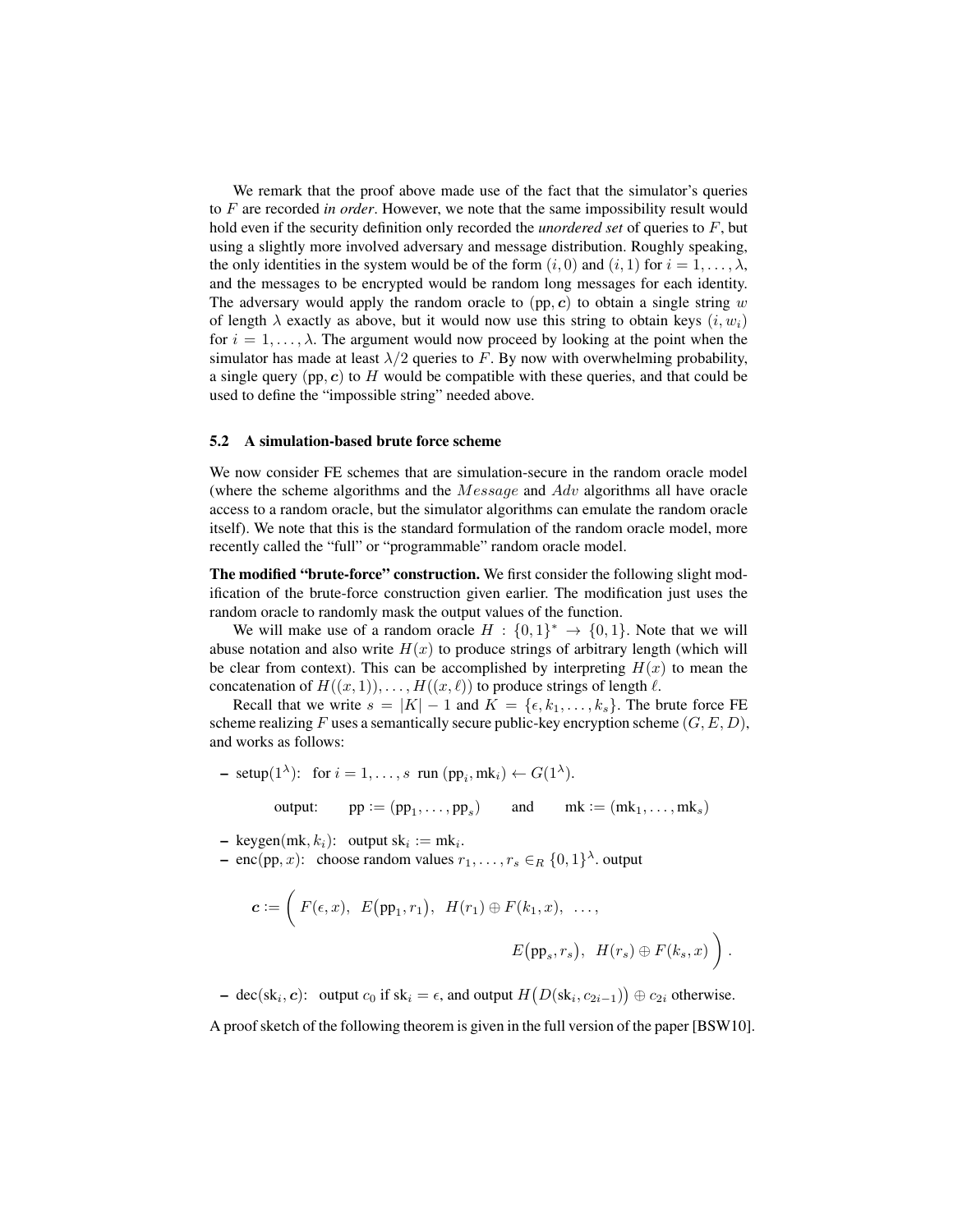**Theorem 3** Let F be a functionality that reveals functional bit lengths. If  $(G, E, D)$  is *a semantically secure public-key encryption scheme then the modified brute force FE system above implementing* F *is simulation-secure in the random oracle model.*

#### 5.3 An equivalence for public index schemes

We show that any predicate encryption system with public index that is secure under the game-based Definition 3 also satisfies the simulation based Definition 4 in the random oracle model. This result shows equivalence (in the random oracle model) for the large class of public index schemes including various forms of Attribute-Based encryption.

Let  $\mathcal{E} :=$  (setup, keygen, enc, dec) be an FE predicate encryption system with public index for predicate  $P: K \times I \rightarrow \{0,1\}$ . We convert the system into a scheme  $\mathcal{E}_H :=$ (setup, keygen, enc<sub>H</sub>, dec<sub>H</sub>) where encryption is done using a random oracle H:

 $\texttt{-}$  enc<sub>H</sub>(pp, (ind, m)): choose a random value  $r \in \{0,1\}^{\lambda}$  and output

 $c := (\text{enc}(pp, (\text{ind}, r)), H(r) \oplus m).$ 

– dec<sub>H</sub>(sk,(c<sub>1</sub>, c<sub>2</sub>)): if dec(sk, c<sub>1</sub>) = ⊥ output ⊥, otherwise output dec(sk, c<sub>1</sub>)⊕c<sub>2</sub>.

The following theorem shows that this construction is simulation secure.

**Theorem 4** If the system  $\mathcal E$  is game-secure (Definition 3) then  $\mathcal E_H$  is simulation secure *(Definition 4) in the random oracle model.*

*Proof (sketch).* We construct the universal simulators  $Sim_1$ ,  $SimO$ , and  $Sim_2$  needed for simulation security. These algorithms work as follows:

- $Sim_1(1^{\lambda})$  simply executes setup $(1^{\lambda})$  to obtain pp and mk. It outputs pp unmodified, and outputs  $\sigma = (\text{mk}, O, \kappa)$ , where O and  $\kappa$  are empty lists. This list O will keep track of the simulated random oracle, and  $\kappa$  will keep track of key queries.
- $SimO(\cdot)[\sigma]]$  works as follows: It responds to random oracle queries and keygen queries the adversary Message makes as follows:
	- Random Oracle Queries: On query  $q$ , the simulator first checks to see if a pair  $(q, y)$  already exists in the list O. If so, it provides y as the response to the adversary's query. If not, the simulator chooses a fresh random string  $y$ , adds the pair  $(q, y)$  to the list O, and provides y as the response to the adversary's query. This list O is updated in the state variable  $\sigma$ .
	- Key Queries: When the adversary asks for the key  $k$ , the simulator sends the secret key sk  $\leftarrow$  keygen(mk, k) to the adversary. The simulator adds k to the list  $\kappa$ . This list  $\kappa$  is updated in the state variable  $\sigma$ .
- $Sim_2^{F(\mathbf{x},\cdot),\;Adv^{\circ}(pp,\cdot,\tau)}(\sigma,F(\mathbf{x},\epsilon))$  works as follows:
	- 1. The algorithm begins by preparing a "fake" vector of ciphertexts as follows: Let n be the number of elements in x and let  $ind_1, \ldots, ind_n$  be the indices in x.  $Sim_2$  obtains n and these indices by querying its F oracle at  $F(\epsilon, x)$ . Now, for  $i = 1 \ldots n$ , it chooses random strings  $r_1, \ldots, r_n$  and  $R_1, \ldots R_n$ , and creates the ciphertext components

 $c_{i,1} := \text{enc}(\text{pp}, (\text{ind}_i, r_i))$  and  $c_{i,2} = R_i$  for  $i = 1, \dots, n$ .

Let c be the vector of n ciphertexts  $c := (c_{i,1}, c_{i,2})_{i=1,...,n}$ .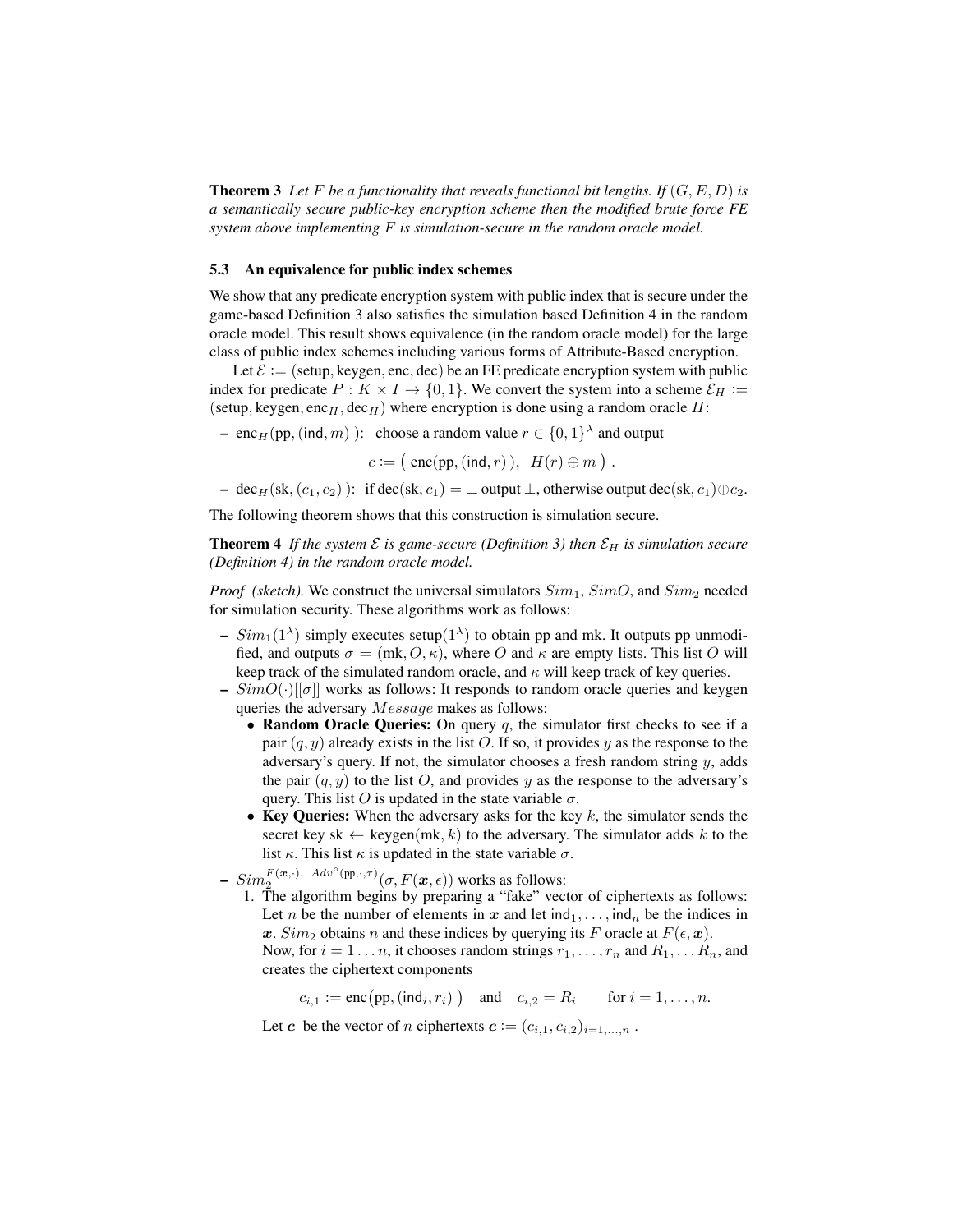2. For each key k in the list  $\kappa$  of keys already queried, the simulator does the following:

(1) it invokes the F oracle and obtains  $F(k, x) = (z_1, \ldots, z_n)$ ,

(2) for  $i = 1, ..., n$  if  $z_i \neq \perp$  it adds the pair  $(r_i, R_i \oplus z_i)$  to the list O. If any of these  $r_i$  values were already in the list  $O$ , the simulation aborts.

- 3. Then it invokes  $Adv(pp, c, \tau)$  using this "fake" ciphertext vector c created above.
- 4. It now monitors which random oracle queries and keygen queries the adversary Adv makes. It responds to these queries as follows:
	- Random Oracle Queries: On query  $q$ , the simulator first checks to see if a pair  $(q, y)$  already exists in the list O. If so, it provides y as the response to the adversary's query. If not, the simulator chooses a fresh random string y, adds the pair  $(q, y)$  to the list O, and provides y as the response to the adversary's query.
	- Key Queries: If the adversary asks for the key  $k$ , then the simulator invokes the F oracle and obtains  $F(k, x) = (z_1, \ldots, z_n)$ . For  $i = 1, \ldots, n$ if  $z_i \neq \perp$  it adds the pair  $(r_i, R_i \oplus z_i)$  to the list O. If for any i there is already a pair  $(r_i, R)$  in the list O with  $R \neq R_i \oplus z_i$  then the simulation aborts. Finally, it sends the secret key sk  $\leftarrow$  keygen(mk, k) to the adversary. It is easy to confirm that the decryption procedure will work as it should after we have modified the random oracle as detailed above.
- 5. When the adversary terminates and outputs  $\alpha$ , then the simulator outputs this  $\alpha$  as well, finishing the simulation.

The same argument as in the proof of Theorem 3 shows that the simulator aborts with negligible probability and that the distribution generated by these simulators is statistically close to the real distribution. In particular, the negligible probability of abort follows from the game-based security of  $\mathcal{E}$ , since game-based security implies one-way security for encrypting random values, which implies that the adversary is extremely unlikely to query the random oracle on the  $r_i$  values prior to obtaining a secret key that can open the *i*'th ciphertext.

Other Simulation-Secure Functional Encryption Schemes. Since the above equivalence only applies to public index schemes, an interesting question is whether we can achieve simulation security for more general systems. Intuitively this is more challenging, since it goes beyond just hiding a payload, to "hiding a computation" and is arguably closer to our counter example of Section 4.2.

In the full version of the paper [BSW10] we prove the simulation security of the Boneh-Franklin construction for the anonymous IBE functionality. An interesting direction is to prove simulation security for systems with more functionality. One challenge is that it is not completely clear how to apply the random oracle heuristic to these systems, as the correctness of such schemes typically relies on structure that a hash function might break.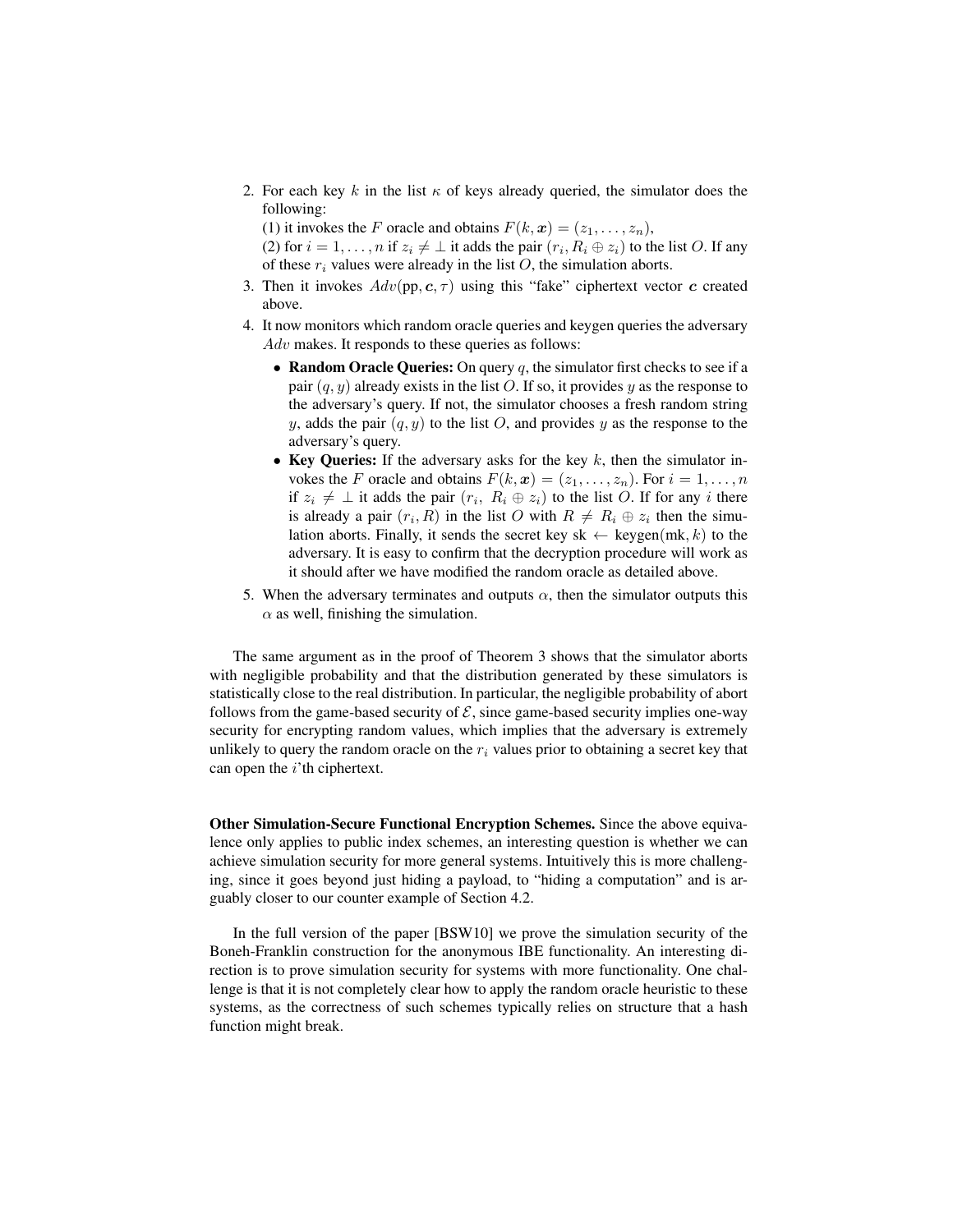### 6 Extending Functional Encryption

In this work, we focus on the "core" case of functional encryption. However, there are multiple ways to extend the concept. We briefly outline these here. We hope future work will develop these extensions and give precise definitions of security and constructions.

**Delegation.** Delegation is the ability of an algorithm to transform a key  $k$  in a functional encryption system to another key  $k'$ . For example, one might want to share the ability to decrypt all messages of a certain subject to another user. Typically, we think of the resulting key  $k'$  as being more restricted than the source key  $k$ . We observe that the set of allowed delegations must respect the security definition of the system. Delegation in functional encryption systems is typically associated with Hierarchical Identity-Based Encryption [HL02,GS02], but was also considered in Attribute-Based Encryption [GPSW06] and other predicate encryption systems [SW08].

Encryption over Multiple Parameters and Multiple Systems. Our functional encryption systems allow for functionalities  $F: K \times X \to \{0,1\}^*$  that take in a single key and plaintext as inputs. However, we could extend our system to allows for functionalities that take in multiple keys  $F: (K_1, \ldots, K_n) \times X \to \{0,1\}^*$ . This can be useful in applications where we want users to combine their capabilities in a specified manner or when one of the keys can represent an event such as a certain time period arriving, or publication of a revocation list [BGK08].Another interesting direction is to allow for a functional encryption system that operates over multiple ciphertexts.

Taking things further we could consider an encryption system where encryption takes in multiple public parameters each from *different* authorities and where the functionality is evaluated over private keys generated by different master secret keys. One notable application of this is Attribute-Based Encryption where multiple authorities are used [Cha07,CC09].

Hiding Information about capabilities of the key. One consistent feature of all systems is that there do not exist any security notions about the attacker's inability to distinguish what type of key k he is given a secret key for. A natural reason for this is that in a public key system, he can distinguish whether he has the capability for  $k_0, k_1$ by simply encrypting an  $x \in X$  such that  $F(k_0, x) \neq F(k_1, x)$ . However, one might try to consider such a problem when encryption is not public key [SSW09,BIP10].

### 7 Future directions in functional encryption

The results to date scratch the surface of functional encryption and only implement relatively simple functionalities. Here we list a few fascinating open problems that remain.

– The grand challenge is to construct a secure functional encryption scheme for all polynomial-time functionalities. A more modest goal is to do the same for predicate encryption for all polynomial-time predicates. Currently, the best we can do is predicates defined by inner products [KSW08]. The inner product construction uses bilinear maps and our inability to move beyond inner products is due to the "bi" in bilinear maps. Other tools, perhaps borrowing from fully homomorphic encryption [Gen09], may lead to a more general class of predicates.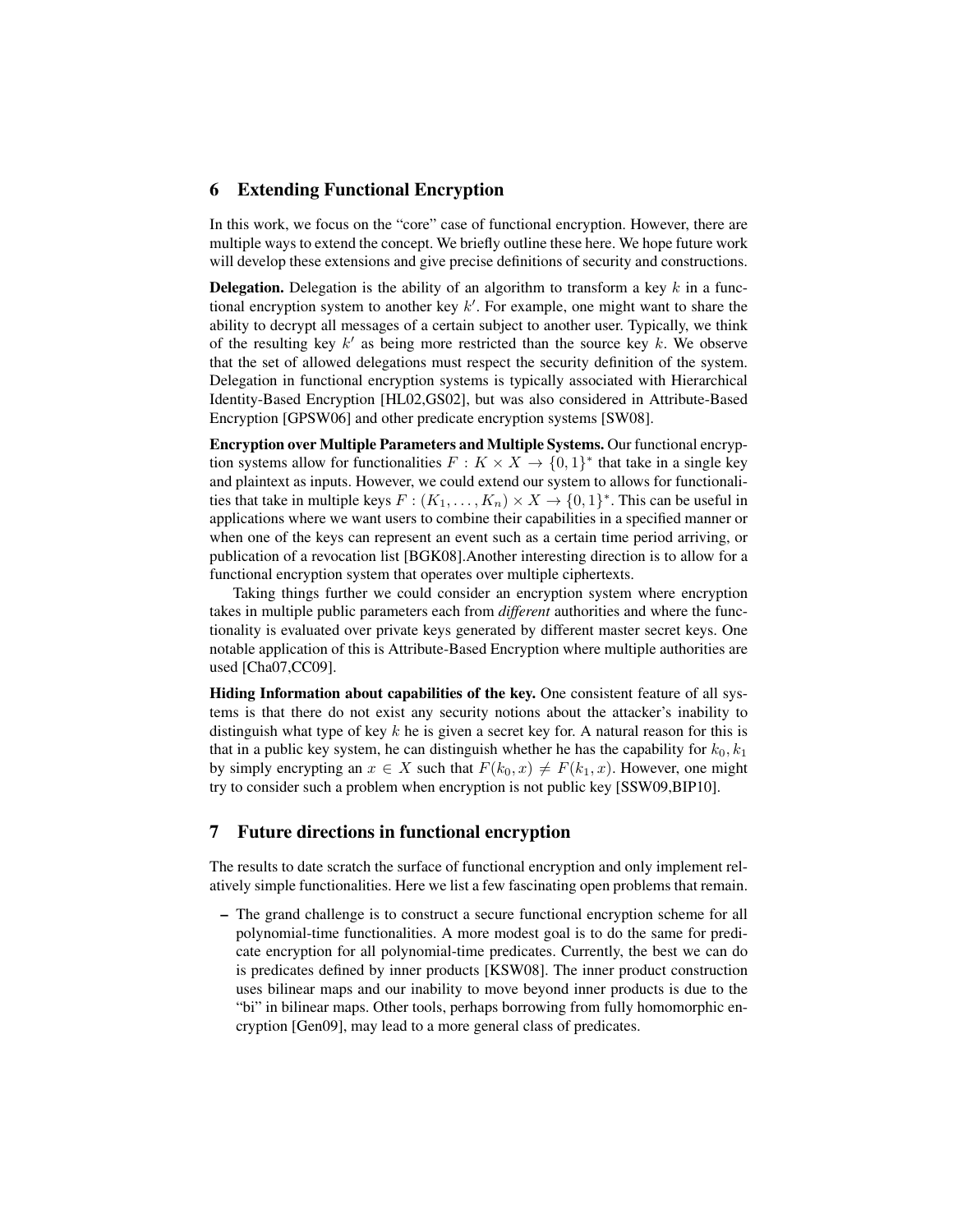- If not all polynomial time functionalities, can we realize complex interesting ones such as data-mining functionalities? That is, can we build a secret key that given an encrypted data set will produce a cleartext model (e.g. a decision tree) for the data set, but reveal nothing else about the data? Nothing in this vain is currently known.
- Are there black box separations between different functionalities? Currently, the only result in this direction separates IBE from public-key encryption [BPR+08]. Is there a generic separation result that separates any two functionalities that are not trivially implied one by the other?

# References

- [ABB10] Shweta Agrawal, Dan Boneh, and Xavier Boyen. Efficient lattice (h)ibe in the standard model. In *EUROCRYPT*, pages 553–572, 2010.
- [ABC<sup>+</sup>08] Michel Abdalla, Mihir Bellare, Dario Catalano, Eike Kiltz, Tadayoshi Kohno, Tanja Lange, John Malone-Lee, Gregory Neven, Pascal Paillier, and Haixia Shi. Searchable encryption revisited: Consistency properties, relation to anonymous ibe, and extensions. *J. Cryptology*, 21(3):350–391, 2008.
- [AI09] Nuttapong Attrapadung and Hideki Imai. Conjunctive broadcast and attribute-based encryption. In *Pairing*, pages 248–265, 2009.
- [AL10] Nuttapong Attrapadung and Benoît Libert. Functional encryption for inner product: Achieving constant-size ciphertexts with adaptive security or support for negation. In *Public Key Cryptography*, pages 384–402, 2010.
- [BB04a] Dan Boneh and Xavier Boyen. Efficient selective-id secure identity-based encryption without random oracles. In *EUROCRYPT*, pages 223–238, 2004.
- [BB04b] Dan Boneh and Xavier Boyen. Secure identity based encryption without random oracles. In *CRYPTO*, pages 443–459, 2004.
- [BCOP04] Dan Boneh, Giovanni Di Crescenzo, Rafail Ostrovsky, and Giuseppe Persiano. Public key encryption with keyword search. In *EUROCRYPT*, pages 506–522, 2004.
- [BF03] Dan Boneh and Matthew K. Franklin. Identity-based encryption from the weil pairing. *SIAM J. Comput.*, 32(3):586–615, 2003. extended abstract in Crypto 2001.
- [BGK08] Alexandra Boldyreva, Vipul Goyal, and Virendra Kumar. Identity-based encryption with efficient revocation. In *ACM Conference on Computer and Communications Security*, pages 417–426, 2008.
- [BH08] Dan Boneh and Mike Hamburg. Generalized identity-based and broadcast encryption schemes. In *Proc. of Asiacrypt*, pages 455–470, 2008.
- [BIP10] Carlo Blundo, Vincenzo Iovino, and Giuseppe Persiano. Predicate encryption with partial public keys. Cryptology ePrint Archive, Report 2010/476, 2010. http:// eprint.iacr.org/.
- [BPR<sup>+</sup>08] Dan Boneh, Periklis A. Papakonstantinou, Charles Rackoff, Yevgeniy Vahlis, and Brent Waters. On the impossibility of basing identity based encryption on trapdoor permutations. In *FOCS*, pages 283–292, 2008.
- [BSW07] John Bethencourt, Amit Sahai, and Brent Waters. Ciphertext-policy attribute-based encryption. In *IEEE Symposium on Security and Privacy*, pages 321–334, 2007.
- [BSW10] Dan Boneh, Amit Sahai, and Brent Waters. Functional encryption: Definitions and challenges. Cryptology ePrint Archive, Report 2010/543, 2010. http://eprint. iacr.org/2010/543.
- [BW06] Xavier Boyen and Brent Waters. Anonymous hierarchical identity-based encryption (without random oracles). In *CRYPTO*, pages 290–307, 2006.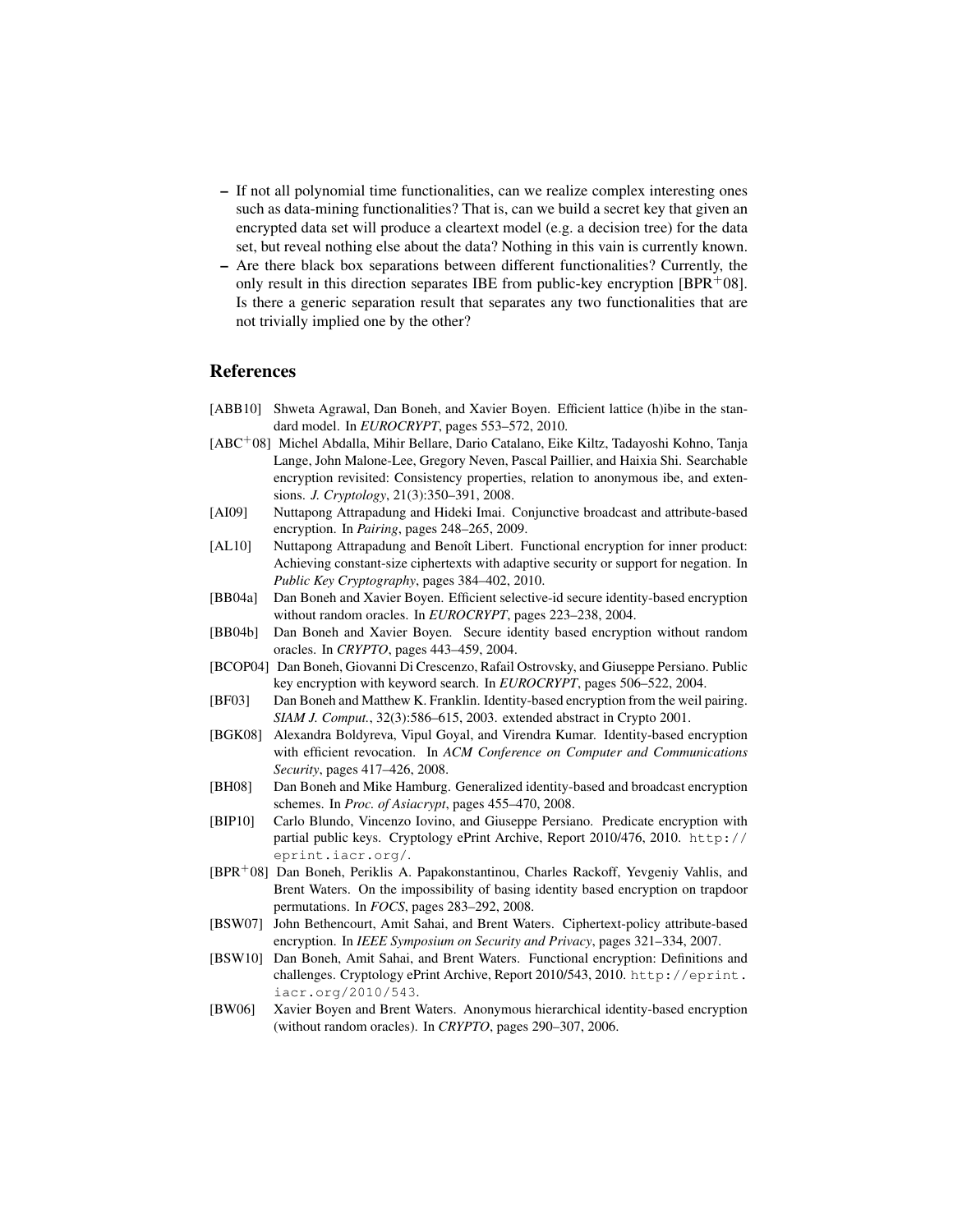- [BW07] Dan Boneh and Brent Waters. Conjunctive, subset, and range queries on encrypted data. In *TCC*, pages 535–554, 2007.
- [CC09] Melissa Chase and Sherman S. M. Chow. Improving privacy and security in multiauthority attribute-based encryption. In *ACM Conference on Computer and Communications Security*, pages 121–130, 2009.
- [CFGN96] Ran Canetti, Uriel Feige, Oded Goldreich, and Moni Naor. Adaptively secure multiparty computation. In *STOC 1996*, pages 639–648, 1996.
- [Cha07] Melissa Chase. Multi-authority attribute based encryption. In *TCC*, pages 515–534, 2007.
- [CHK03] Ran Canetti, Shai Halevi, and Jonathan Katz. A forward-secure public-key encryption scheme. In *EUROCRYPT*, pages 255–271, 2003.
- [CHKP10] David Cash, Dennis Hofheinz, Eike Kiltz, and Chris Peikert. Bonsai trees, or how to delegate a lattice basis. In *EUROCRYPT*, pages 523–552, 2010.
- [Coc01] Clifford Cocks. An identity based encryption scheme based on quadratic residues. In *IMA Int. Conf.*, pages 360–363, 2001.
- [Del07] Cécile Delerablée. Identity-based broadcast encryption with constant size ciphertexts and private keys. In *ASIACRYPT*, pages 200–215, 2007.
- [DH76a] Whitfield Diffie and Martin E. Hellman. Multiuser cryptographic techniques. In *AFIPS National Computer Conference*, pages 109–112, 1976.
- [DH76b] Whitfield Diffie and Martin E. Hellman. New directions in cryptography. *IEEE Transactions on Information Theory*, IT-22(6):644–654, 1976.
- [DPP07] Cécile Delerablée, Pascal Paillier, and David Pointcheval. Fully collusion secure dynamic broadcast encryption with constant-size ciphertexts or decryption keys. In *Pairing*, pages 39–59, 2007.
- [Gen06] Craig Gentry. Practical identity-based encryption without random oracles. In *EURO-CRYPT*, pages 445–464, 2006.
- [Gen09] Craig Gentry. *A fully homomorphic encryption scheme*. PhD thesis, Stanford University, 2009. crypto.stanford.edu/craig.
- [GJPS08] Vipul Goyal, Abhishek Jain, Omkant Pandey, and Amit Sahai. Bounded ciphertext policy attribute based encryption. In *ICALP (2)*, pages 579–591, 2008.
- [GM84] S. Goldwasser and S. Micali. Probabilistic encryption. *Jour. of Computer and System Science*, 28(2):270–299, 1984.
- [GMR85] Shafi Goldwasser, Silvio Micali, and Charles Rackoff. The knowledge complexity of interactive proof-systems. In *STOC*, pages 291–304, 1985.
- [GMW86] Oded Goldreich, Silvio Micali, and Avi Wigderson. Proofs that yield nothing but their validity and a methodology of cryptographic protocol design. In *FOCS*, pages 174–187, 1986.
- [GPSW06] Vipul Goyal, Omkant Pandey, Amit Sahai, and Brent Waters. Attribute-based encryption for fine-grained access control of encrypted data. In *ACM Conference on Computer and Communications Security*, pages 89–98, 2006.
- [GPV08] Craig Gentry, Chris Peikert, and Vinod Vaikuntanathan. Trapdoors for hard lattices and new cryptographic constructions. In *STOC*, pages 197–206, 2008.
- [GS02] Craig Gentry and Alice Silverberg. Hierarchical id-based cryptography. In *ASI-ACRYPT*, pages 548–566, 2002.
- [GW09] Craig Gentry and Brent Waters. Adaptive security in broadcast encryption systems (with short ciphertexts). In *EUROCRYPT*, pages 171–188, 2009.
- [HL02] Jeremy Horwitz and Ben Lynn. Toward hierarchical identity-based encryption. In *EUROCRYPT*, pages 466–481, 2002.
- [KSW08] Jonathan Katz, Amit Sahai, and Brent Waters. Predicate encryption supporting disjunctions, polynomial equations, and inner products. In *EUROCRYPT*, pages 146– 162, 2008.